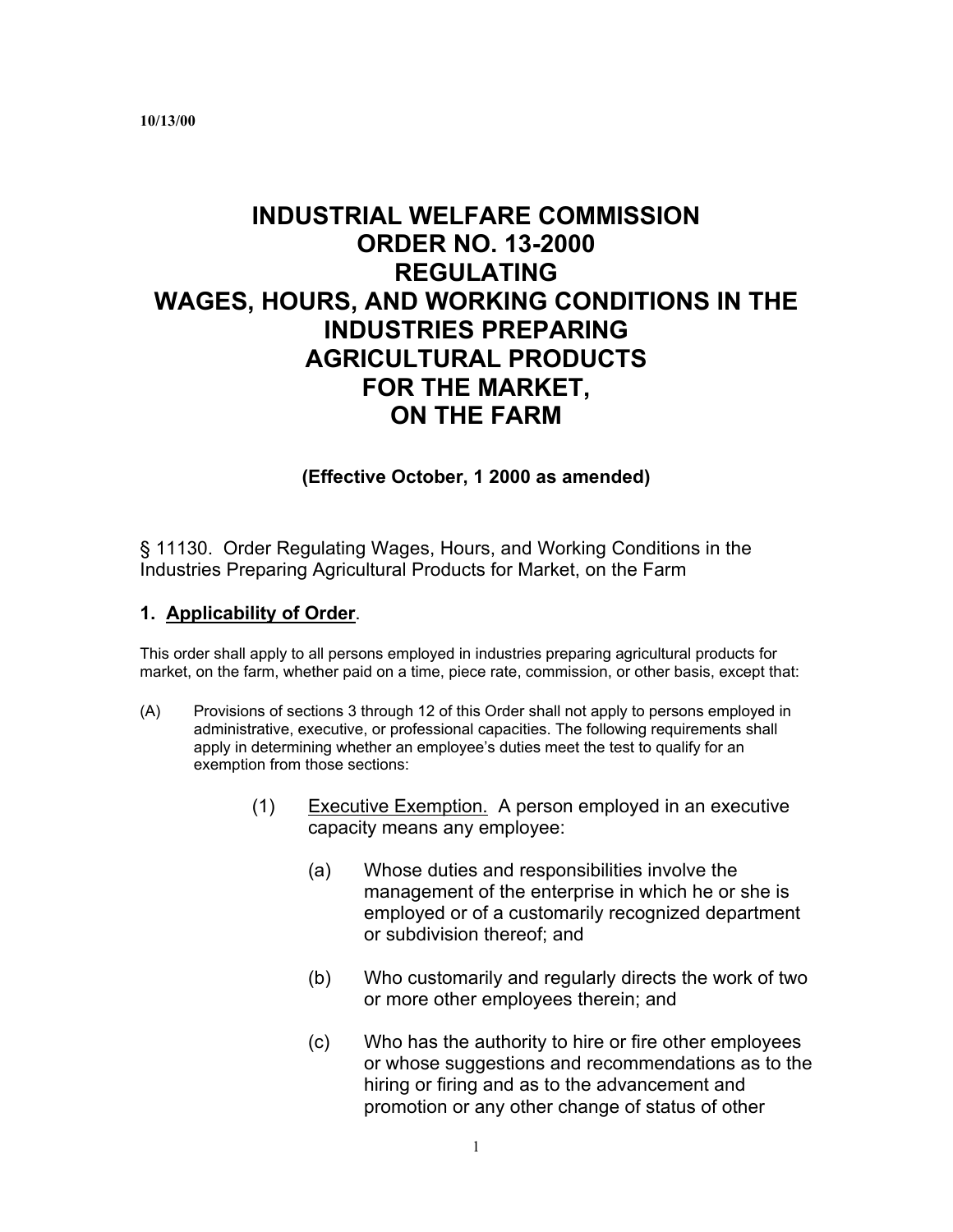employees will be given particular weight; and

- (d) Who customarily and regularly exercises discretion and independent judgment; and
- (e) Who is primarily engaged in duties which meet the test of the exemption. The activities constituting exempt work and non-exempt work shall be construed in the same manner as such items are construed in the following regulations under the Fair Labor Standards Act effective as of the date of this order: 29 C.F.R. §§ 541.102, 541.104-111, 541.115-116. Exempt work shall include, for example, all work that is directly and closely related to exempt work and work which is properly viewed as a means for carrying out exempt functions. The work actually performed by the employee during the course of the work week must, first and foremost, be examined and the amount of time the employee spends on such work, together with the employer's realistic expectations and the realistic requirements of the job, shall be considered in determining whether the employee satisfies this requirement.
- (f) Such an employee must also earn a monthly salary equivalent to no less than two times the state minimum wage for full-time employment. Full-time employment is defined in Labor Code § 515(c) as 40 hours per week.
- (2) Administrative Exemption. A person employed in an administrative capacity means any employee:
- (a) Whose duties and responsibilities involve either:
	- (1) The performance of office or non-manual work directly related to management policies or general business operations of his employer or his employer's customers, or
	- (2) The performance of functions in the administration of a school system, or educational establishment or institution, or of a department of subdivision thereof, in work directly related to the academic instruction or training carried on therein; and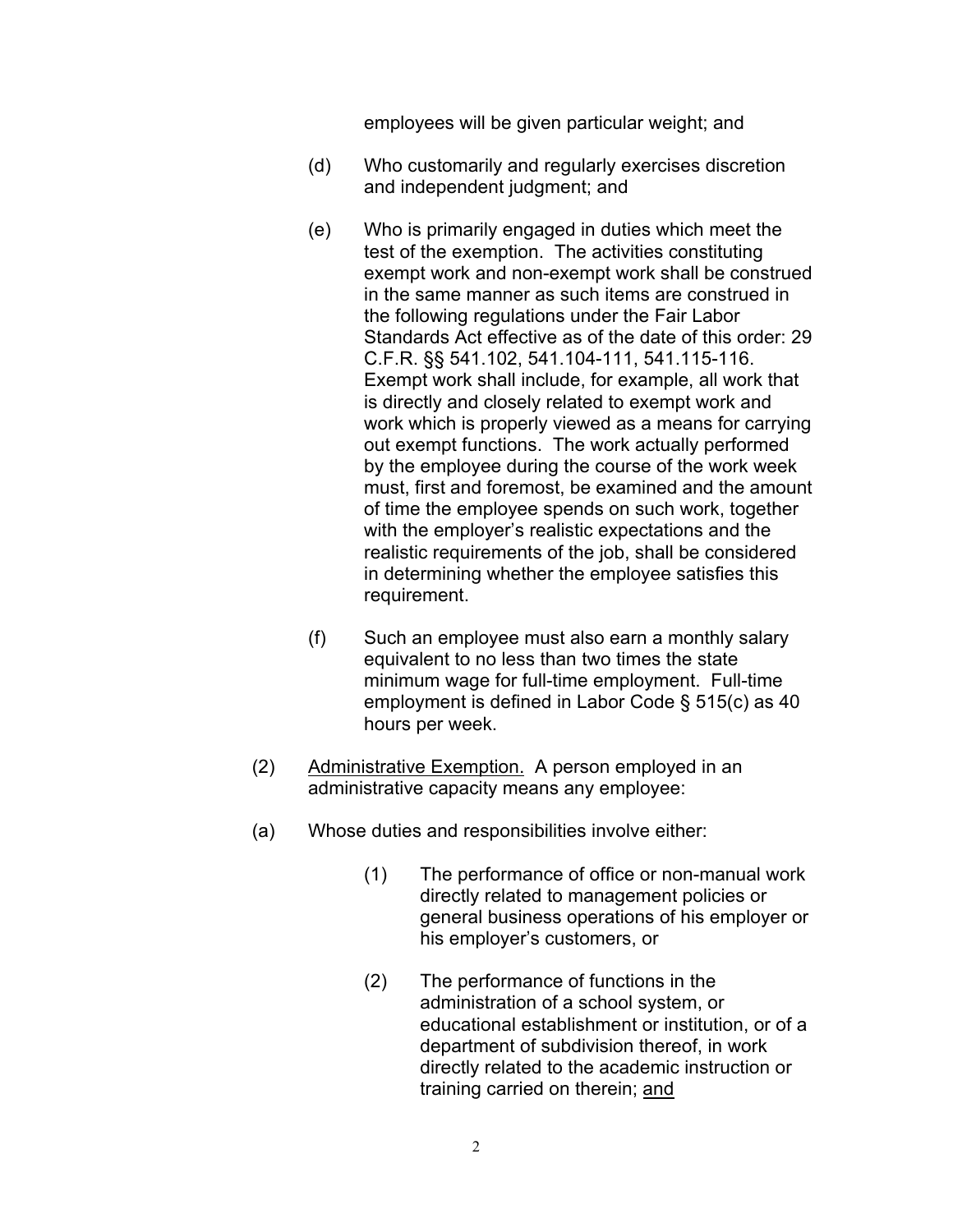- (b) Who customarily and regularly exercises discretion and independent judgment; and
- $(c)(1)$  Who regularly and directly assists a proprietor, or an employee employed in a bona fide executive or administrative capacity (as such terms are defined for purposes of this section), or
	- (2) who performs under only general supervision work along specialized or technical lines requiring special training, experience, or knowledge, or
	- (3) who executes under only general supervision special assignments and tasks, and
- (d) Who is primarily engaged in duties which meet the test of the exemption. The activities constituting exempt work and non-exempt work shall be construed in the same manner as such terms are construed in the following regulations under the Fair Labor Standards Act effective as of the date of this order: 29 C.F.R. §§ 541.201-205, 541.207-208, 541.210, 541.215. Exempt work shall include, for example, all work that is directly and closely related to exempt work and work which is properly viewed as a means for carrying out exempt functions. The work actually performed by the employee during the course of the work week must, first and foremost, be examined and the amount of time the employee spends on such work, together with the employer's realistic expectations and the realistic requirements of the job, shall be considered in determining whether the employee satisfies this requirement.
- (e) Such employee must also earn a monthly salary equivalent to no less than two times the state minimum wage for full-time employment. Full –time is defined in Labor Code § 515(c) as 40 hours per week.
- (3) Professional Exemption. A person employed in a professional capacity means any employee who meets all of the following requirements:
- $(a)(1)$  Who is licensed or certified by the State of California and is primarily engaged in the practice of one of the following recognized professions: law, medicine, dentistry,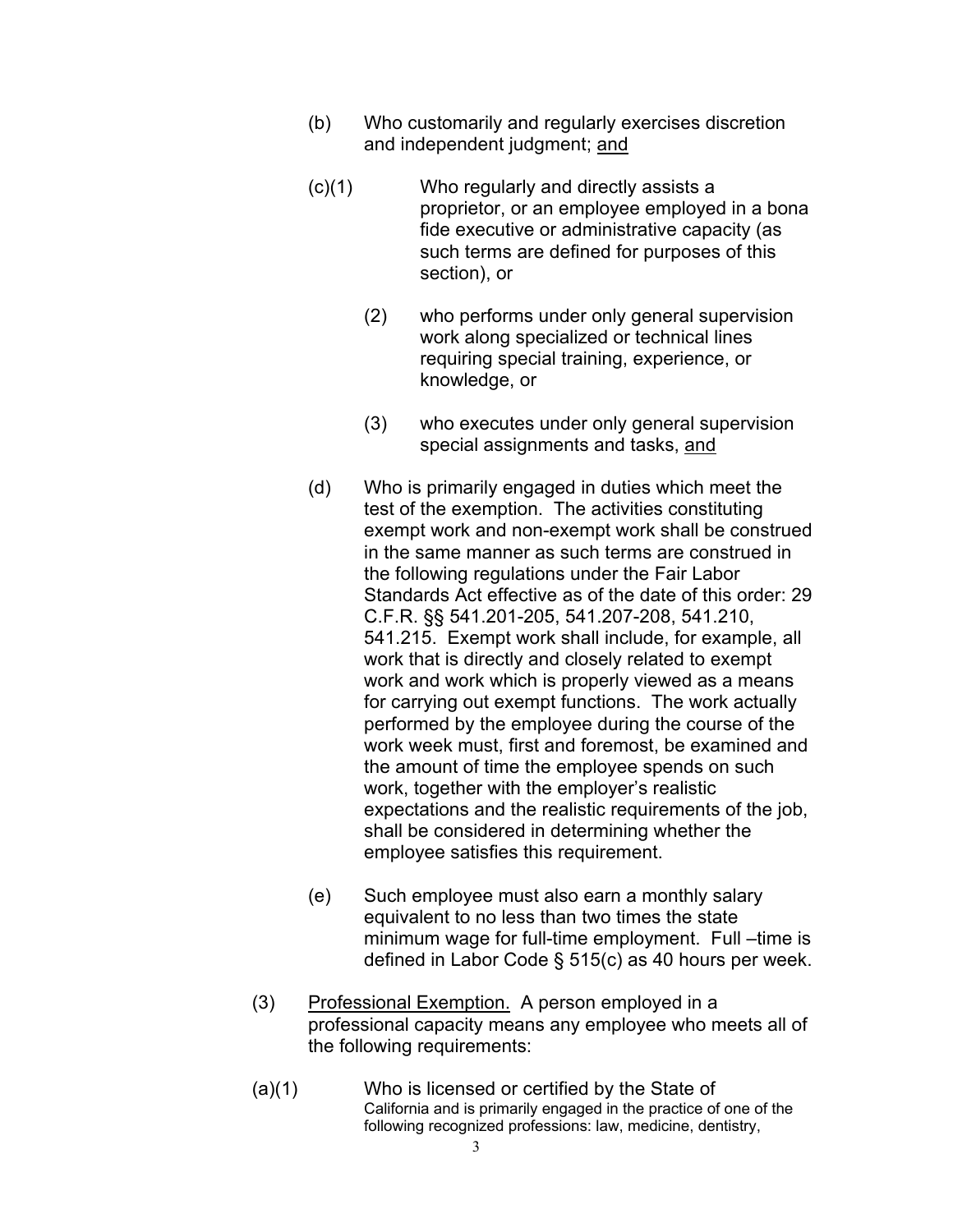optometry, architecture, engineering, teaching, or accounting; or

- (2) Who is primarily engaged in an occupation commonly recognized as a learned or artistic profession. For the purposes of this subsection, "learned or artistic profession" means an employee who is primarily engaged in the performance of:
	- (i) Work requiring knowledge of an advanced type in a field or science or learning customarily acquired by a prolonged course of specialized intellectual instruction and study, as distinguished from a general academic education and from an apprenticeship, and from training in the performance of routine mental, manual, or physical processes or work that is an essential part of or necessarily incident to any of the above work; or
	- (ii) Work that is original and creative in character in a recognized field of artistic endeavor (as opposed to work which can be produced by a person endowed with general manual or intellectual ability and training), and the result of which depends primarily on the invention, imagination, or talent of the employee or work that is an essential part of or necessarily incident to any of the above work; and
	- (iii) Whose work is predominantly intellectual and varied in character (as opposed to routine mental, manual, mechanical, or physical work) and is of such character that the output produced or the result accomplished cannot be standardized in relation to a given period of time.
- (b) Who customarily and regularly exercises discretion and independent judgment in the performance of duties set forth in paragraph (a).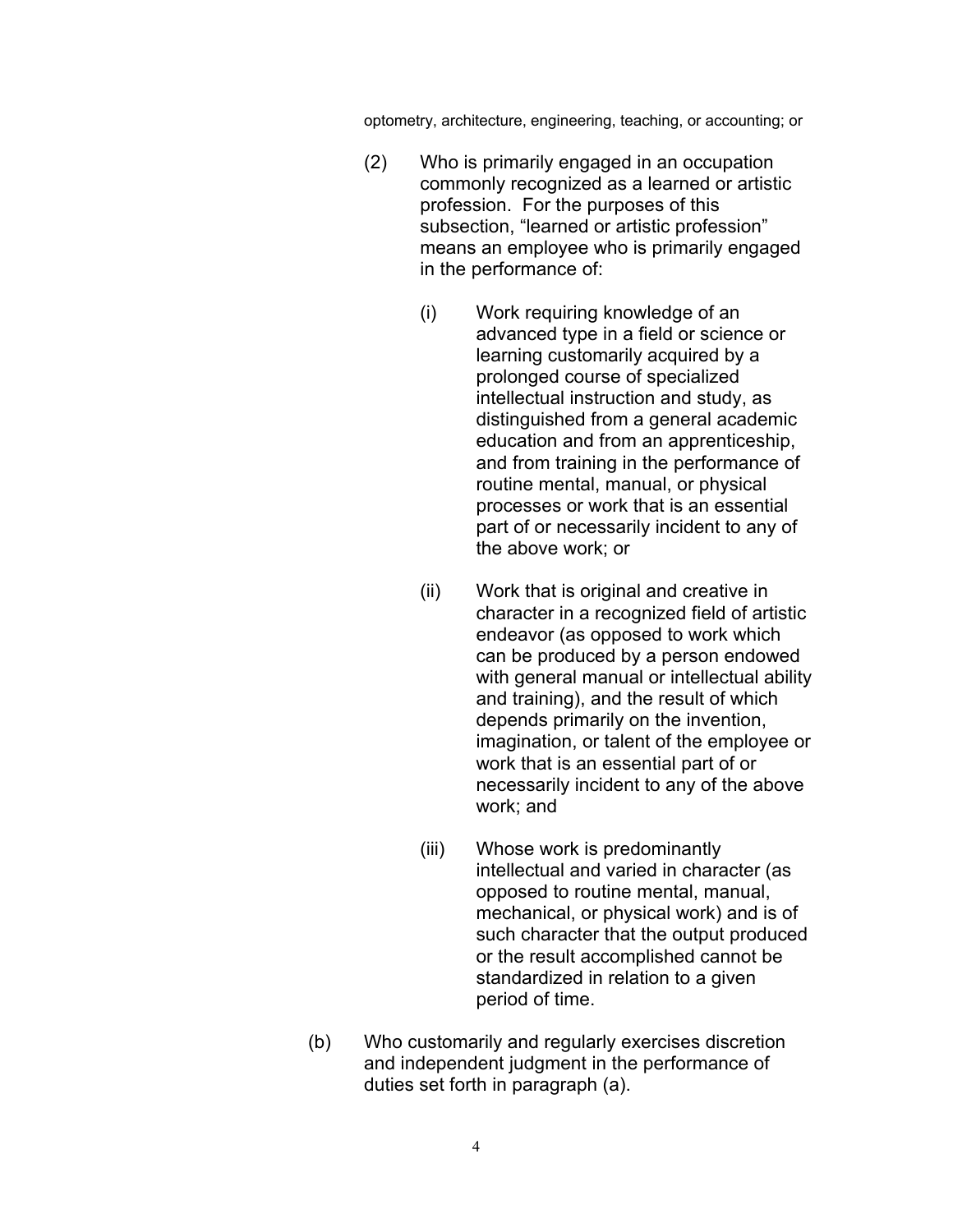- (c) Who earns a monthly salary equivalent to no less than two times the state minimum wage for full-time employment. Full-time employment is defined in Labor Code §515 (c) as 40 hours per week.
- (d) Subsection  $(a)(2)$  above is intended to be construed in accordance with the following provisions of federal law as they existed as of the date of this Wage Order: 29 C.F.R. §§ 541.207, 541.301(a)-(d), 541.302, 541.306, 541.307, 541.308, and 541.310.
- (e) Notwithstanding the provisions of this subsection, pharmacists employed to engage in the practice of pharmacy, and registered nurses employed to engage in the practice of nursing, shall not be considered exempt professional employees, nor shall they be considered exempt from coverage for the purposes of this subsection unless they individually meet the criteria established for exemption as executive or administrative employees.
- (f) Subsection (e) above, shall not apply to the following advanced practice nurses shall:
	- (1) Certified nurse midwives who are primarily engaged in performing duties for which certification is required pursuant to Article 2.5 (commencing with Section 2746) of Chapter 6 of Division 2 of the Business and Professions Code.
	- (2) Certified nurse anesthetists who are primarily engaged in performing duties for which certification is required pursuant to Article 7 (commencing with Section 2825) of Chapter 6 of Division 2 of the Business and Professions Code.
	- (3) Certified nurse practitioners who are primarily engaged in performing duties for which certification is required pursuant to Article 8 (commencing with Section 2834) of Chapter 6 of Division 2 of the Business and Professions Code.
	- (4) Nothing in this paragraph shall exempt the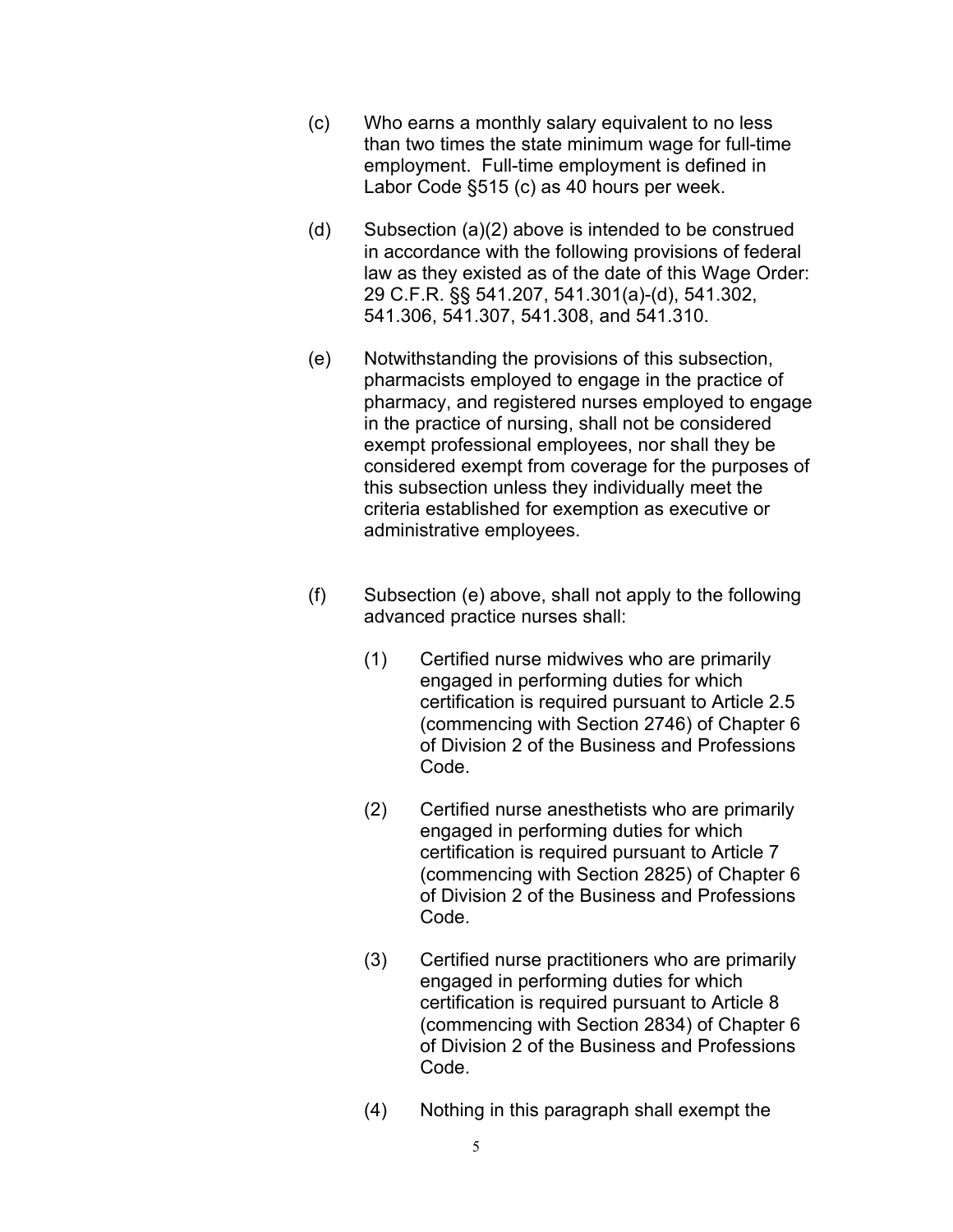occupations set forth in subparagraphs (1), (2), and (3) from meeting the requirements of subsection 1(A)(3)(a)-(c), above.

- (g) Except as provided in subsection (h), an employee in the computer software field shall be exempt, if all of the following apply:
- (1) The employee is primarily engaged in work that is intellectual or creative and that requires the exercise of discretion and independent judgment, and the employee is primarily engaged in duties that consist of one or more of the following:
	- (i) The application of systems analysis techniques and procedures, including consulting with users, to determine hardware, software, or system functional specifications.
	- (ii) The design, development, documentation, analysis, creation, testing, or modification of computer systems or programs, including prototypes, based on and related to, user or system design specifications.
	- (iii) The documentation, testing, creation, or modification of computer programs related to the design of software or hardware for computer operating systems.
- (2) The employee is highly skilled and is proficient in the theoretical and practical application of highly specialized information to computer systems analysis, programming, and software engineering. A job title shall not be determinative of the applicability of this exemption.
- (3) The employee's hourly rate of pay is not less than forty-one dollars (\$41.00). The Division of Labor Statistics and Research shall adjust this pay rate on October 1 of each year to be effective on January 1 of the following year by an amount equal to the percentage increase in the California Consumer Price Index for Urban Wage Earners and Clerical Workers.
- $(h)$  The exemption provided in subsection  $(g)$  does not apply to an employee if any of the following apply: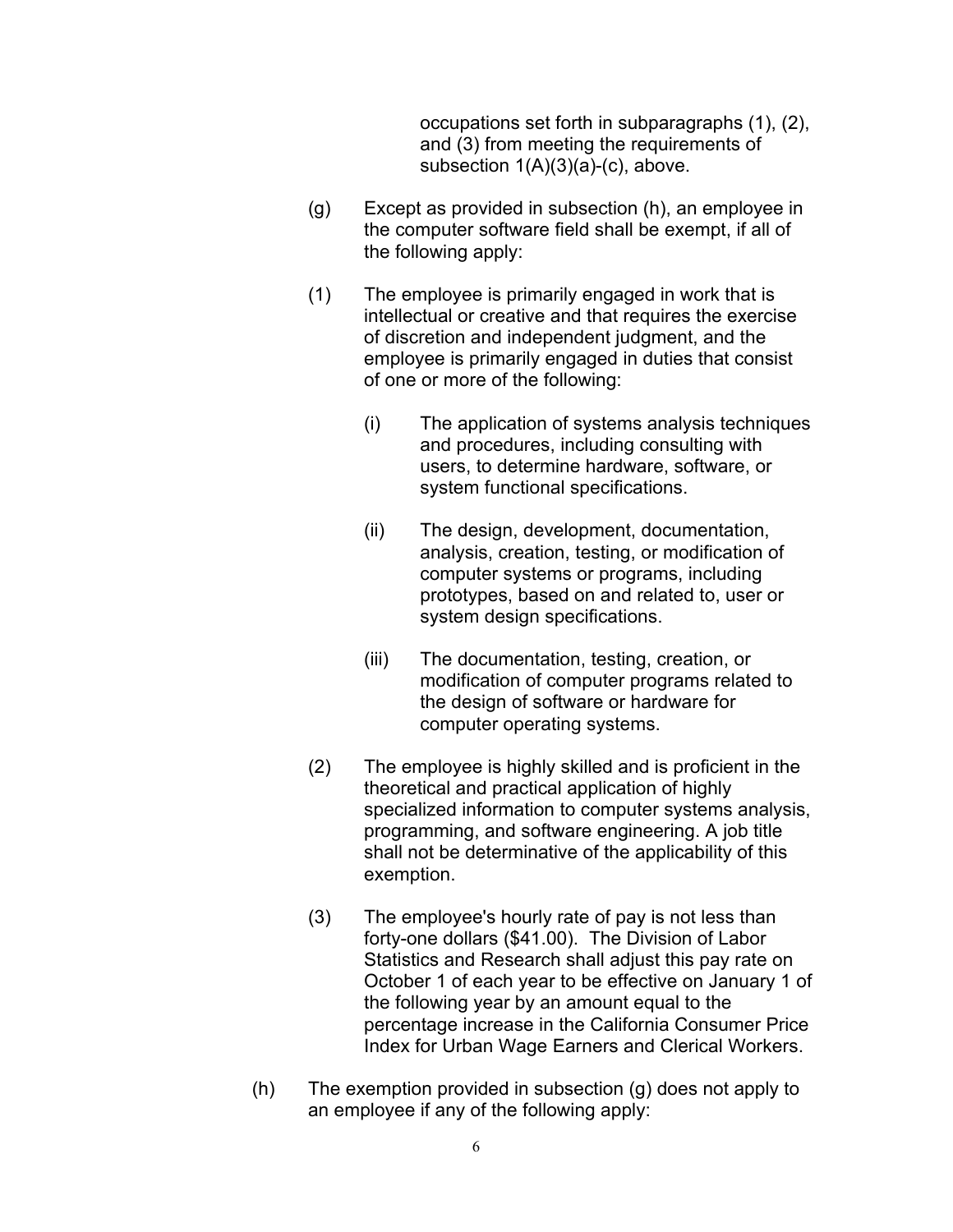- (1) The employee is a trainee or employee in an entrylevel position who is learning to become proficient in the theoretical and practical application of highly specialized information to computer systems analysis, programming, and software engineering.
- (2) The employee is in a computer-related occupation but has not attained the level of skill and expertise necessary to work independently and without close supervision.
- (3) The employee is engaged in the operation of computers or in the manufacture, repair, or maintenance of computer hardware and related equipment.
- (4) The employee is an engineer, drafter, machinist, or other professional whose work is highly dependent upon or facilitated by the use of computers and computer software programs and who is skilled in computer-aided design software, including CAD/CAM, but who is not in a computer systems analysis or programming occupation.
- (5) The employee is a writer engaged in writing material, including box labels, product descriptions, documentation, promotional material, setup and installation instructions, and other similar written information, either for print or for on screen media or who writes or provides content material intended to be read by customers, subscribers, or visitors to computer-related media such as the World Wide Web or CD-ROMs.
	- (6) The employee is engaged in any of the activities set forth in subsection (g) for the purpose of creating imagery for effects used in the motion picture, television, or theatrical industry.
- (B) The provisions of this Order shall not apply to employees directly employed by the State or any county, incorporated city or town or other municipal corporation, or to outside salespersons.
- (C) Provisions of this Order shall not apply to any individual who is the parent, spouse, child, or legally adopted child or the employer.
- (D) Effective January 1, 2001, the provisions of this Order shall not apply to any individual participating in a national service program, such as AmeriCorps, carried out using assistance provided under Section 12571 of Title 42 of the United States Code. (See Stats.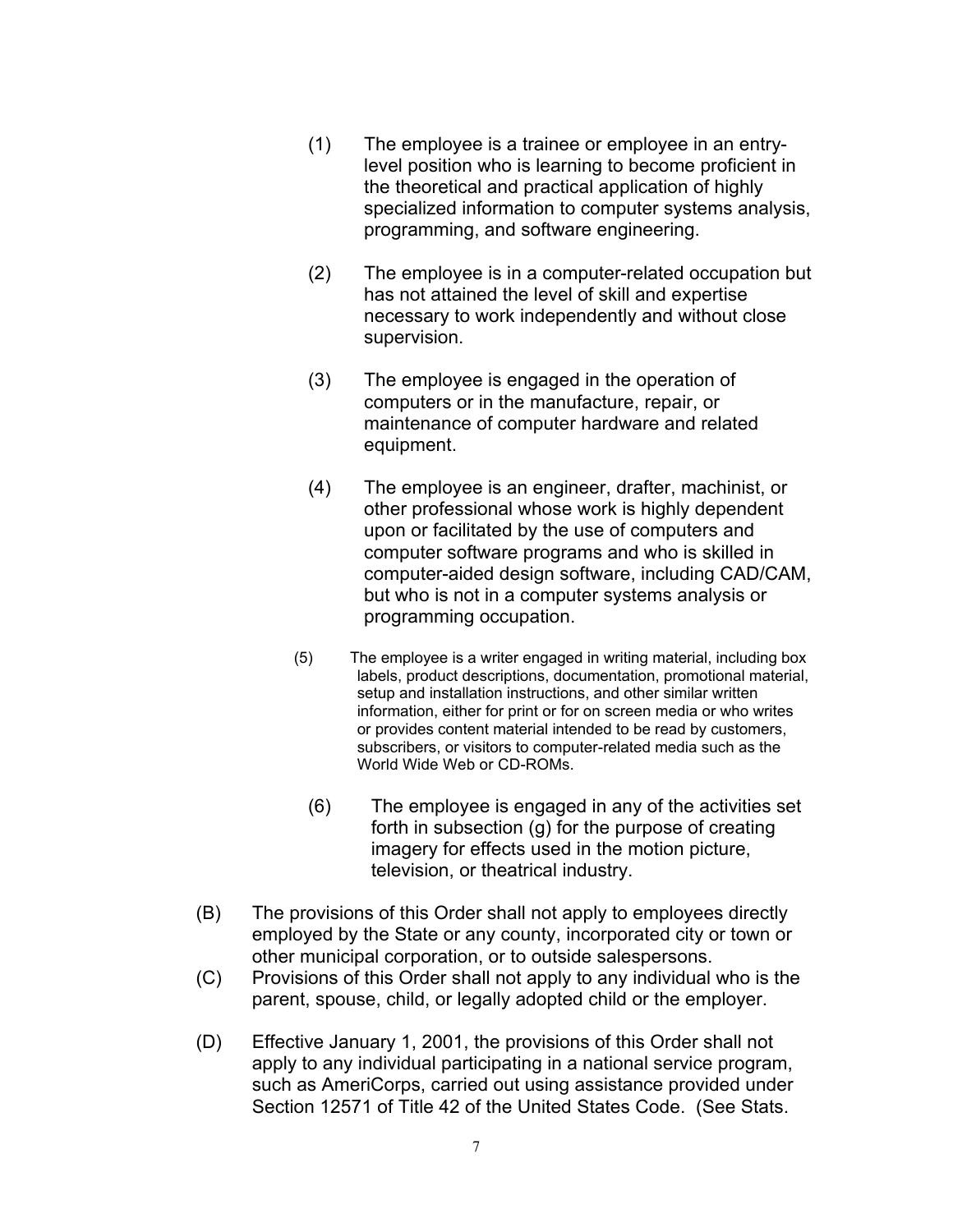2000, ch. 365, amending Labor Code § 1171.)

### **2. Definitions.**

- (A) "Commission" means the Industrial Welfare Commission of the State of California.
- (B) "Division" means the Division of Labor Standards Enforcement of the State of California.
- (C) "Industries Preparing Agricultural Products for Market, on the Farm" means any operation performed in a permanently fixed structure or establishment on the farm or on a moving packing plant on the farm for the purpose of preparing agricultural, horticultural, egg, poultry, meat, seafood, rabbit, or dairy products for market when such operations are done on the premises owned or operated by the same employer who produced the products referred to herein and includes all operations incidental thereto.
- (D) An "alternative workweek schedule" means any regularly scheduled workweek requiring an employee to work more than eight (8) hours in a 24-hour period.
- $(E)$ "Employ" means to engage, suffer, or permit to work.
- $(F)$ "Employee" means any person employed by an employer.
- (G) "Employer" means any person as defined in Section 18 of the Labor Code, who directly or indirectly, or through an agent or any other person, employs or exercises control over the wages, hours, or working conditions of any person.
- (H) "Hours worked" means the time during which an employee is subject to the control of an employer, and includes all the time the employee is suffered or permitted to work, whether or not required to do so.
- (I) "Minors" means, for the purpose of this Order, any person under the age of eighteen (18) years.
- (J) "Outside Salesperson" means any person, 18 years if age or over, who customarily and regularly works more than half the working time away from the employer's place of business selling tangible or intangible items or obtaining orders or contracts for products, services or use of facilities.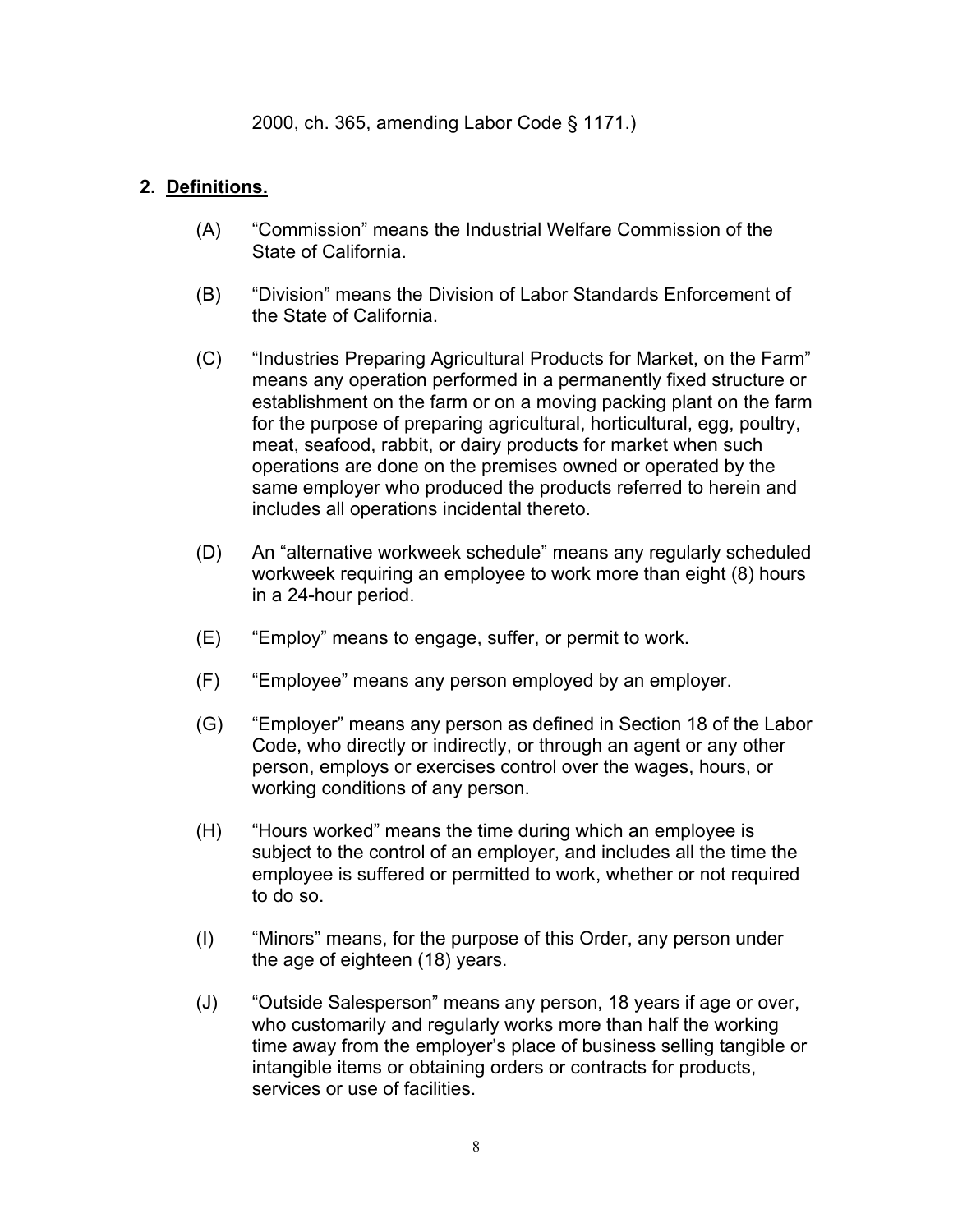- (K) "Primarily" as used in section 1, Applicability, means more than one-half the employee's work time.
- (L) "Shift" means designated hours of work by an employee, with a designated beginning time and ending time.
- (M) "Split shift" means a work schedule which is interrupted by non-paid non-working periods established by the employer, other than bona fide rest or meal periods.
- (N) "Teaching" means, for the purpose of section 1 of this Order, the profession of teaching under a certificate from the Commission for Teacher Preparation and Licensing.
- $(O)$ "Wages" (See California Labor Code, section 200)
- (P) "Workday" and "day" mean any consecutive 24-hour period beginning at the same time each calendar day.
- (Q) "Workweek" and "week" mean any seven (7) consecutive days, starting with the same calendar day each week. "Workweek" is a fixed and regularly recurring period of 168 hours, seven (7) consecutive 24-hour periods.

### **3. Hours and Days of Work.**

Daily Overtime- General Provisions

- (A) The following overtime provisions are applicable to employees eighteen (18) years of age or over and to employees sixteen (16) or seventeen (17) years of age who are not required by law to attend school and are not otherwise prohibited by law from engaging in the subject work. Such employees shall not be employed more than eight (8) hours in any workday or more than forty (40) hours in any workweek unless the employee receives one and one-half  $(1 \frac{1}{2})$ times such employee's regular rate of pay for all hours worked over forty (40) hours in the workweek. Eight (8) hours of labor constitutes a day's work. Employment beyond eight (8) hours in any workday or more than six (6) days in any workweek is permissible under the following conditions:
	- $(1)$  Any work by an employee in excess of seventy-two  $(72)$ hours in any one workweek shall be on a voluntary basis. No employee shall be discharged or in any other manner discriminated against or refusing to work in excess of seventy-two (72) hours in any one workweek; and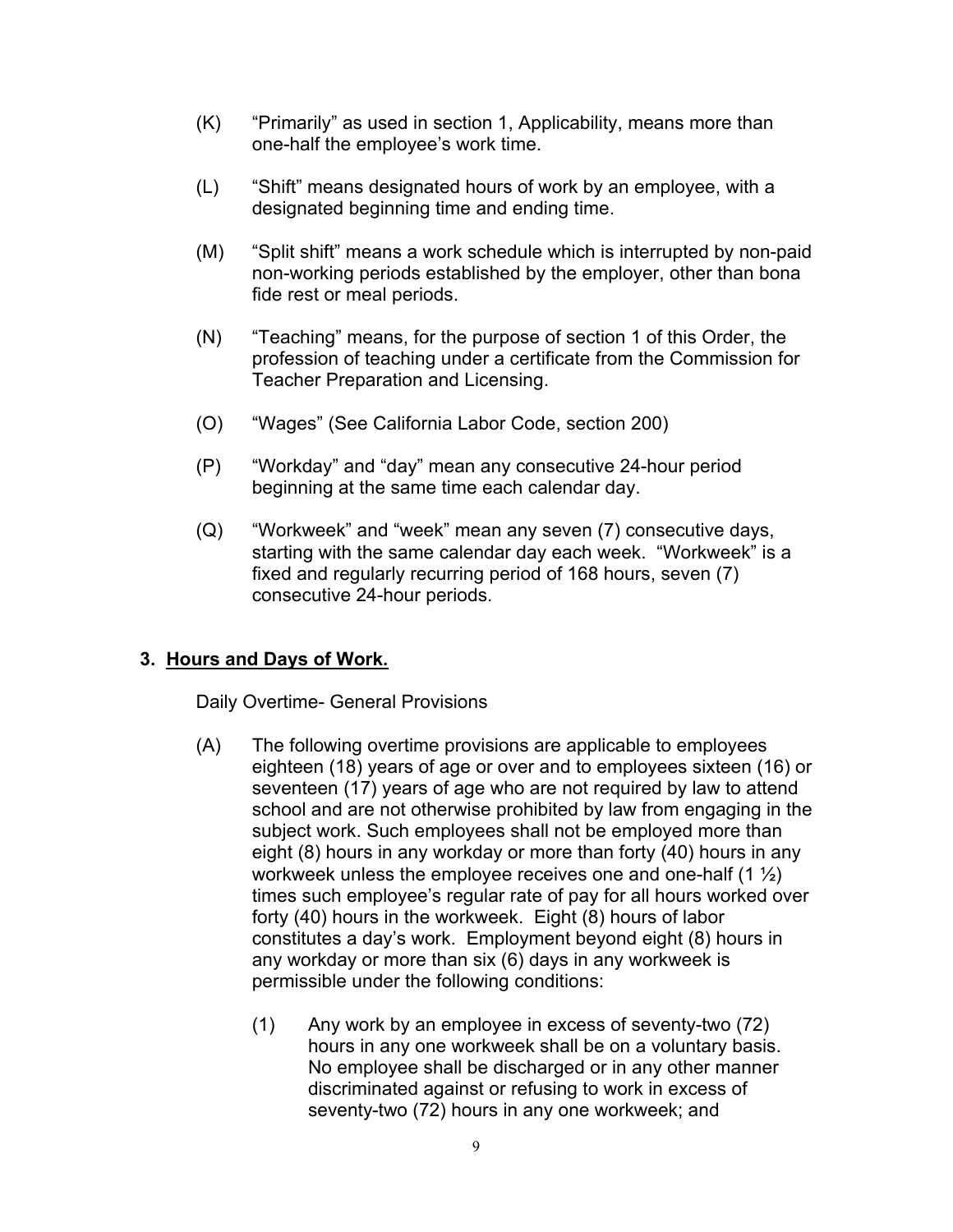- (2) Overtime hours shall be compensated at:
	- (a) One and one-half  $(1 \frac{1}{2})$  times the employee's regular rate of pay for all hours worked in excess of eight (8) hours up to and including twelve (12) hours in any workday, and for the first eight (8) hours worked on the seventh  $(7<sup>th</sup>)$  consecutive day of work in a workweek; and
	- (b) Double the employee's regular rate of pay for all hours worked in excess of twelve (12) hours in any workday and for all hours worked in excess of eight (8) hours on the seventh  $(7<sup>th</sup>)$  consecutive day of work in a workweek.
	- (c) The overtime rate of compensation required to be paid to a nonexempt full-time salaried employee shall be computed by using the employee's regular hourly salary as one fortieth (1/40) of the employee's weekly salary.

Alternative Workweek Schedules

(B1)No employer shall be deemed to have violated the daily overtime provisions by instituting, pursuant to the election procedures set forth in this wage order, a regularly scheduled alternative workweek schedule of not more than ten (10) hours per day within a forty (40) hour workweek without the payment of an overtime rate of compensation. All work performed in any workday beyond the schedule established by the agreement up to twelve (12) hours a day or beyond forty (40) hours per week shall be paid at one and one-half  $(1 \frac{1}{2})$  times the employee's regular rate of pay. All work performed in excess of twelve (12) hours per day and any work in excess of eight (8) hours on those days worked beyond the regularly scheduled number of workdays established by the alternative workweek agreement shall be paid at double the employee's regular rate of pay. Any alternative workweek agreement adopted pursuant to this section shall provide for not less than four (4) hours of work in any shift. Nothing in this section shall prohibit an employer, at the request of the employee, to substitute one day of work for another day of the same length in the shift provided by the alternative workweek agreement on an occasional basis to meet the personal needs of the employee without the payment of overtime. No hours paid at either one and one-half  $(1 \frac{1}{2})$  or double the regular rate of pay shall be included in determining when forty (40) hours have been worked for the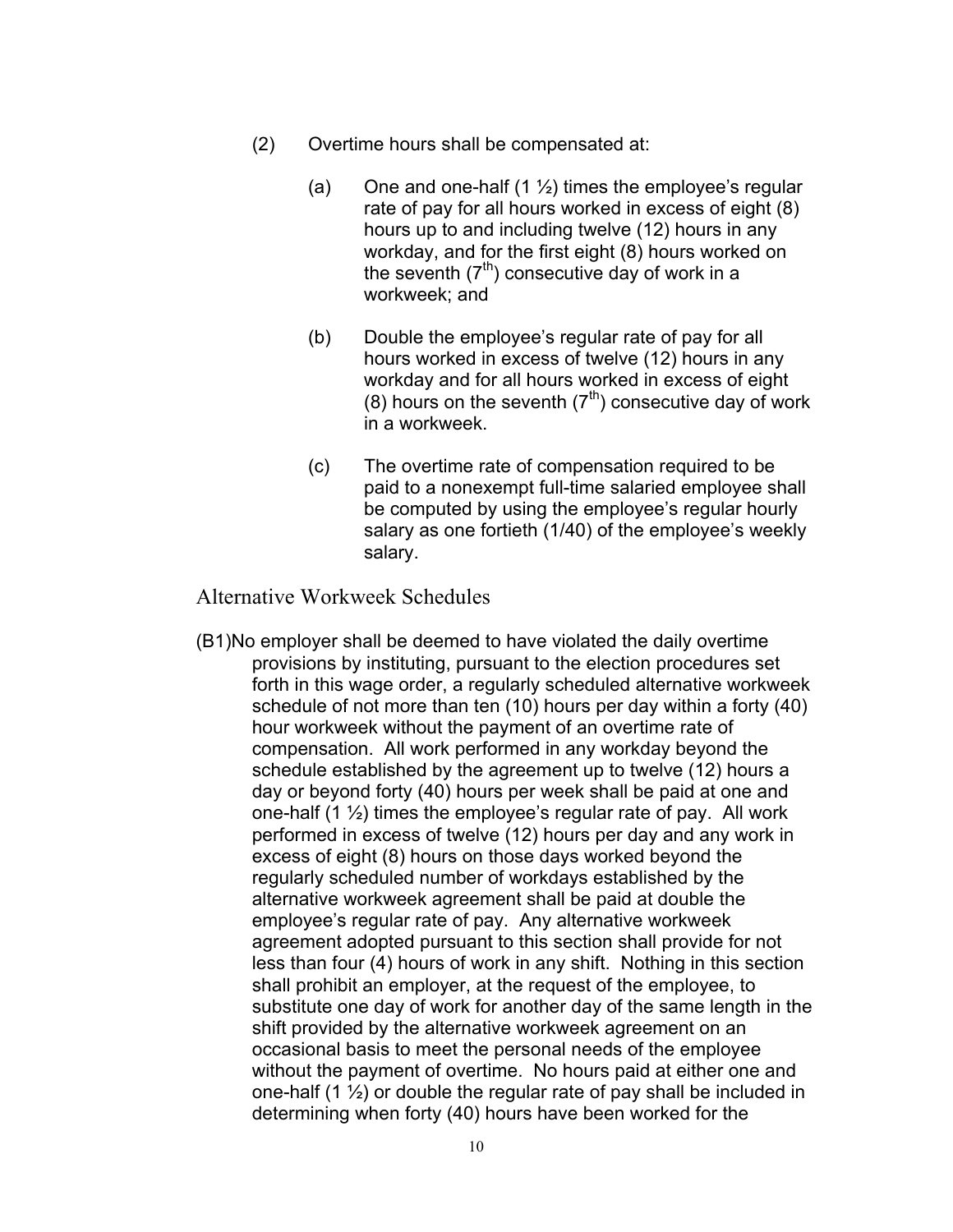purpose of computing overtime compensation.

- (1) Any agreement adopted pursuant to this section shall provide not less than two consecutive days off within each workweek.
- (2) If an employer, whose employees have adopted an alternative workweek agreement permitted by this order requires an employee to work fewer hours than those that are regularly scheduled by the agreement, the employer shall pay the employee overtime compensation at a rate of one and one-half  $(1 \frac{1}{2})$  times the employee's regular rate of pay for all hours worked in excess of eight (8) hours, and double the employee's regular rate of pay for all hours worked in excess of twelve (12) hours for the day the employee is required to work the reduced hours.
- (3) An employer shall not reduce an employee's regular rate of hourly pay as a result of the adoption, repeal or nullification of an alternative workweek schedule.
- (4) An employer shall explore any available reasonable alternative means of accommodating the religious belief or observance of an affected employee that conflicts with an adopted alternative workweek schedule, in the manner provided by subdivision (j) of Section 12940 of the Government Code.
- $(5)$  An employer shall make a reasonable effort to find a work schedule not to exceed eight (8) hours in a workday, in order to accommodate any affected employee who was eligible to vote in an election authorized by this Section and who is unable to work the alternative workweek schedule established as the result of that election.
- (6) An employer shall be permitted, but not required, to provide a work schedule not to exceed eight (8) hours in a workday to accommodate any employee who is hired after the date of the election and who is unable to work the alternative workweek schedule established by the election.
- (7) If an employee was voluntarily working an alternative workweek schedule as of July 1, 1999, that was an individual agreement made after January 1, 1998 between the employee and employer, and that agreement provides for a workday of not more than ten (10) hours, that employee may continue to work that alternative workweek schedule without payment of an overtime rate of compensation for the hours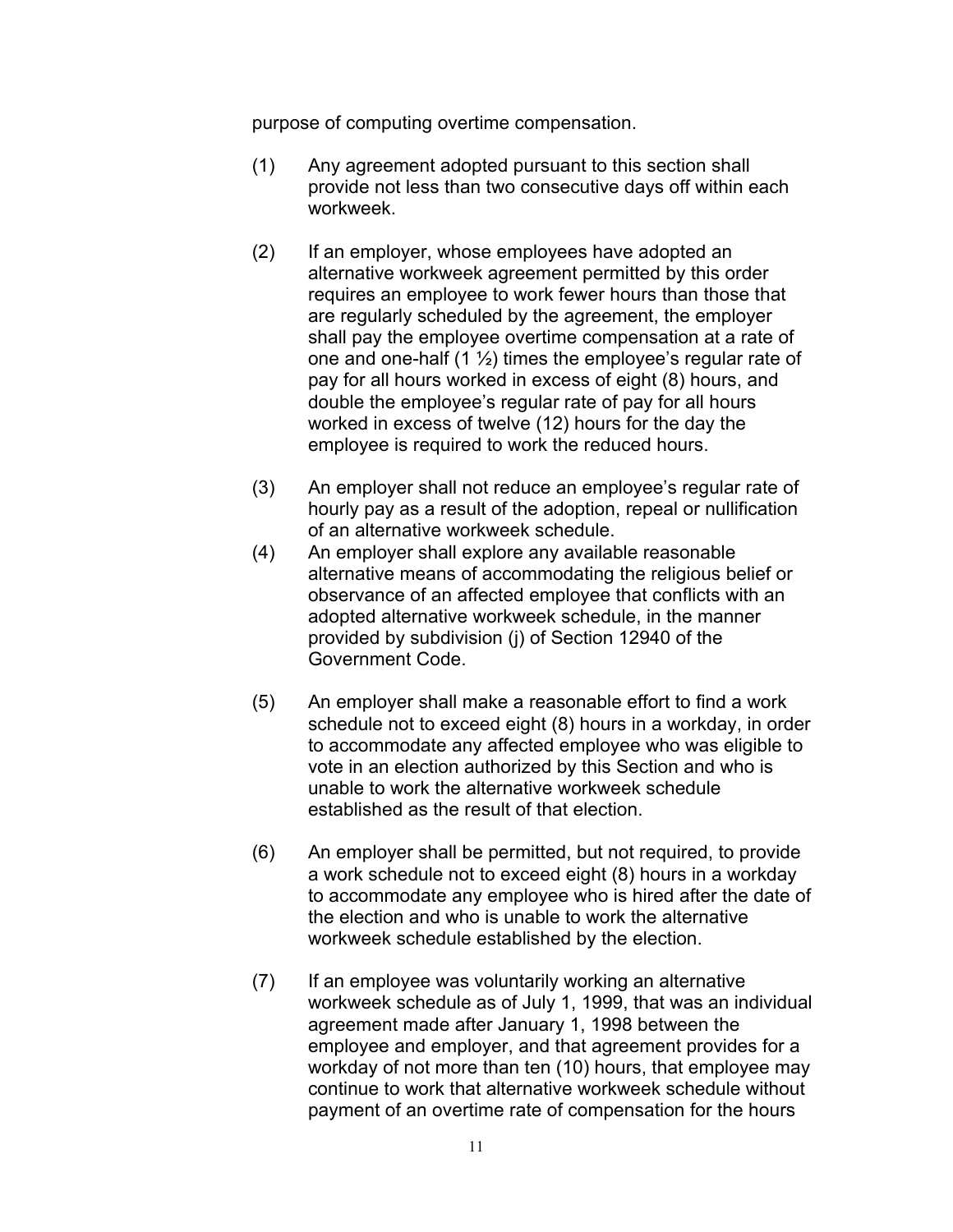provided in that schedule if the employee submits, and the employer approves, a written request to do so. Any such request and approval must be made on or before May 30, 2000. An employee may revoke his or her voluntary authorization to continue such a schedule with thirty (30) days written notice to the employer.

(8) Arrangements adopted in a secret ballot election held pursuant to this order prior to 1998, or under the rules in effect prior to 1998, and before the performance of the work, shall remain valid after July 1, 2000 provided that the results of the election are reported by the employer to the Division of Labor Statistics and Research by January 1, 2001, in accordance with the requirements of Section B2 below (Election Procedures). New arrangements can be entered into pursuant to the provisions of this section.

Election Procedures

- (B2) Election procedures for the adoption and repeal of alternative workweek schedules require the following:
	- (1) Each proposal for an alternative workweek schedule shall be in the form of a written agreement proposed by the employer. The proposed agreement must designate a regularly scheduled alternative workweek in which the specified number of work days and work hours are regularly recurring. The actual days worked within that alternative workweek schedule need not be specified. The employer may propose a single work schedule that would become the standard schedule for workers in the work unit, or a menu of work schedule options, from which each employee in the unit would be entitled to choose. If the employer proposes a menu of work schedule options, the employee may, with the approval of the employer, move from one menu option to another.
	- (2) In order to be valid, the proposed alternative workweek schedule must be adopted in a secret ballot election, before the performance of work, by at least a two-thirds (2/3) vote of the affected employees in the work unit. The election shall be held during regular working hours at the employees' work site. For purposes of this subsection, "affected employees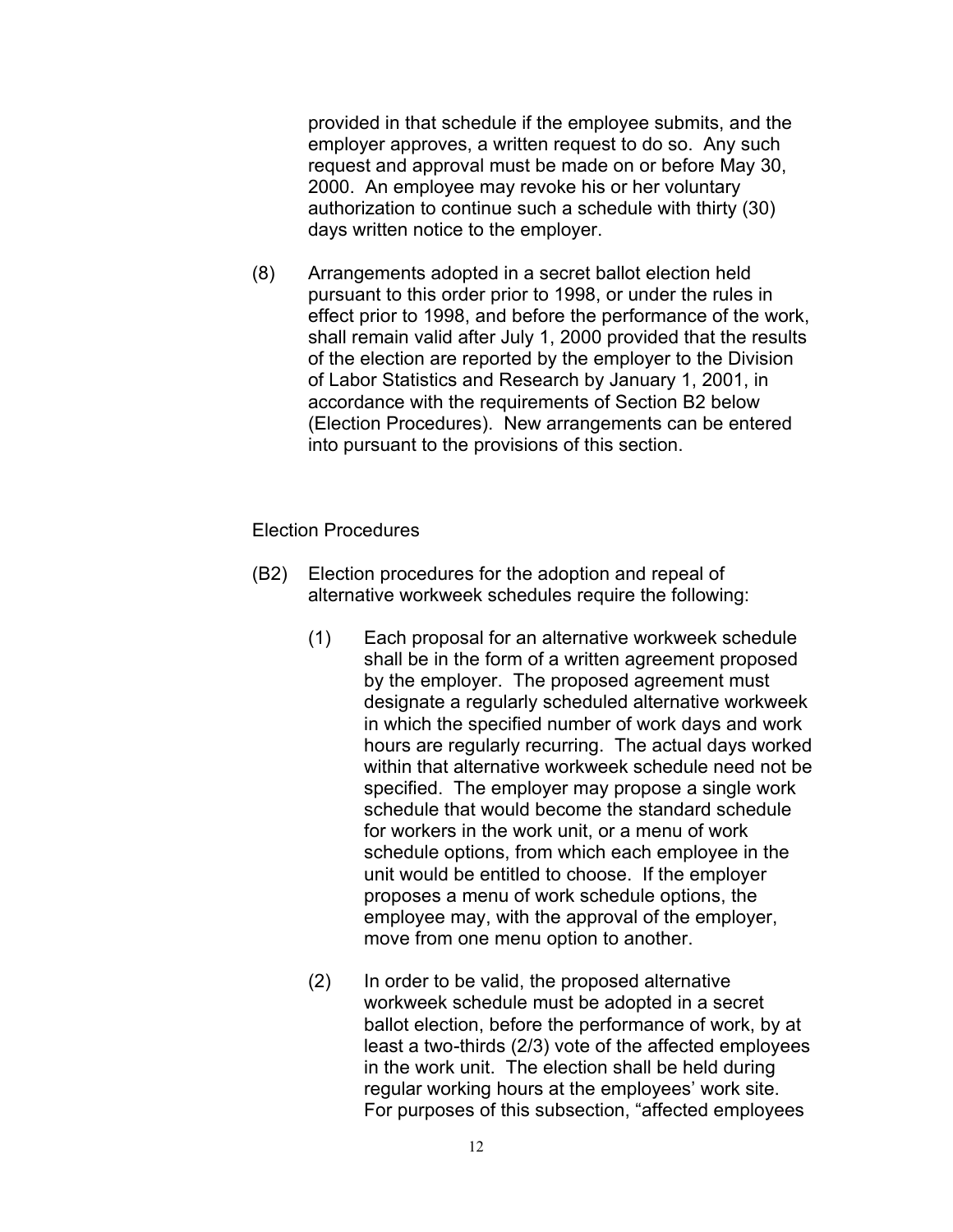in the work unit" may include all employees in a readily identifiable work unit, such as a division, a department, a job classification, a shift, a separate physical location, or a recognized subdivision of any such work unit. A work unit may consist of an individual employee as long as the criteria for an identifiable work unit in this subsection is met.

- (3) Prior to the secret ballot vote, any employer who proposed to institute an alternative workweek schedule shall have made a disclosure in writing to the affected employees, including the effects of the proposed arrangement on the employees' wages, hours, and benefits. Such a disclosure shall include meeting(s), duly noticed, held at least fourteen (14) days prior to voting, for the specific purpose of discussing the effects of the alternative workweek schedule. An employer shall provide that disclosure in a non-English language, as well as in English, if at least five (5) percent of the affected employees primarily speak that non-English language. The employer shall mail the written disclosure to employees who do not attend the meeting. Failure to comply with this Section shall make the election null and void.
- (4) Any election to establish or repeal an alternative workweek schedule shall be held at the worksite of the affected employees. The employer shall bear the costs of conducting any election held pursuant to this section. Upon a complaint by an affected employee, and after an investigation by the Labor Commissioner, the Labor Commissioner may require the employer to select a neutral third party to conduct the election.
- (5) Any type of alternative workweek schedule that is authorized by the Labor Code may be repealed by the affected employees. Upon a petition of one-third (1/3) of the affected employees, a new secret ballot election shall be held and a two-thirds (2/3) vote of the affected employees shall be required to reverse the alternative workweek schedule. The election to repeal the alternative workweek schedule shall be held not more than 30 days after the petition is submitted to the employer, except that the election shall be held not less than twelve (12) months after the date that the same group of employees voted in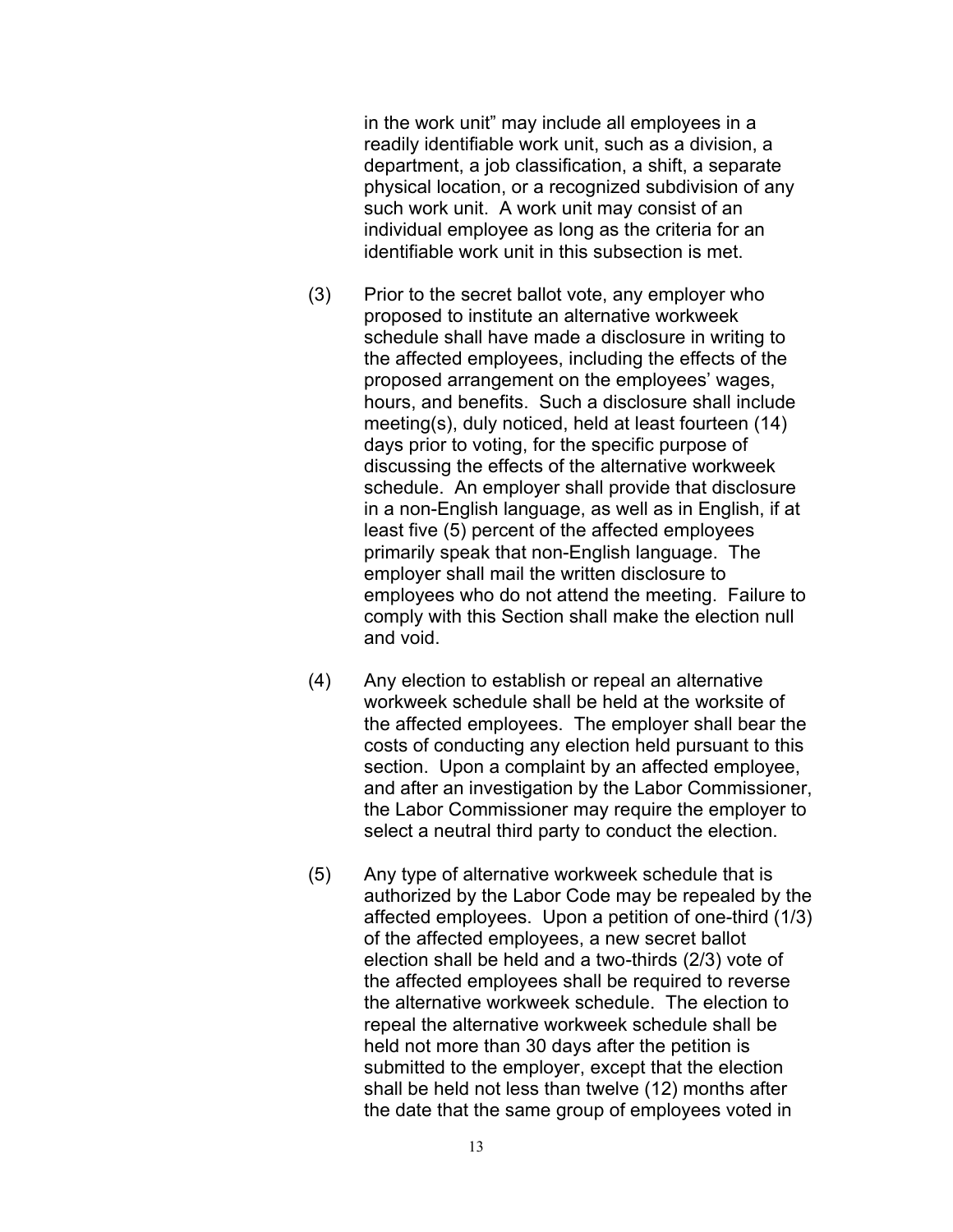an election held to adopt or repeal an alternative workweek schedule. The election shall take place during regular working hours at the employees' work site. If the alternative workweek schedule is revoked, the employer shall comply within sixty (60) days. Upon proper showing of undue hardship, the Division of Labor Standards Enforcement may grant an extension of time for compliance.

- (6) Only secret ballots may be cast by affected employees in the work unit at any election held pursuant to this Section. The results of any election conducted pursuant to this Section shall be reported by the employer to the Division of Labor Statistics and Research within thirty (30) days after the results are final, and the report of election results shall be a public document. The report shall include the final tally of the vote, the size of the unit, and the nature of the business of the employer.
- (7) Employees affected by a change in the work hours resulting from the adoption of an alternative workweek schedule may not be required to work those new work hours for at least thirty (30) days after the announcement of the final results of the election.
- (8) Employers shall not intimidate or coerce employees to vote either in support of or in opposition to a proposed alternative workweek. No employees shall be discharged or discriminated against for expressing opinions concerning the alternative workweek election or for opposing or supporting its adoption or repeal. However, nothing in this section shall prohibit an employer from expressing his/her position concerning that alternative workweek to the affected employees. A violation of this subsection shall be subject to Labor Code section 98 et seq.
- (C) One and one-half (1  $\frac{1}{2}$ ) times a minor's regular rate of pay shall be paid for all work over forty (40) hours in any workweek except that minors sixteen (16) and seventeen (17) years old who are not required by law to attend school and may therefore be employed for the same hours as an adult are subject to subsection (A) or (B1) and (B2) above.

(VIOLATIONS OF CHILD LABOR LAWS are subject to civil penalties of from \$500 to \$10,000 as well as to criminal penalties. Refer to California Labor Code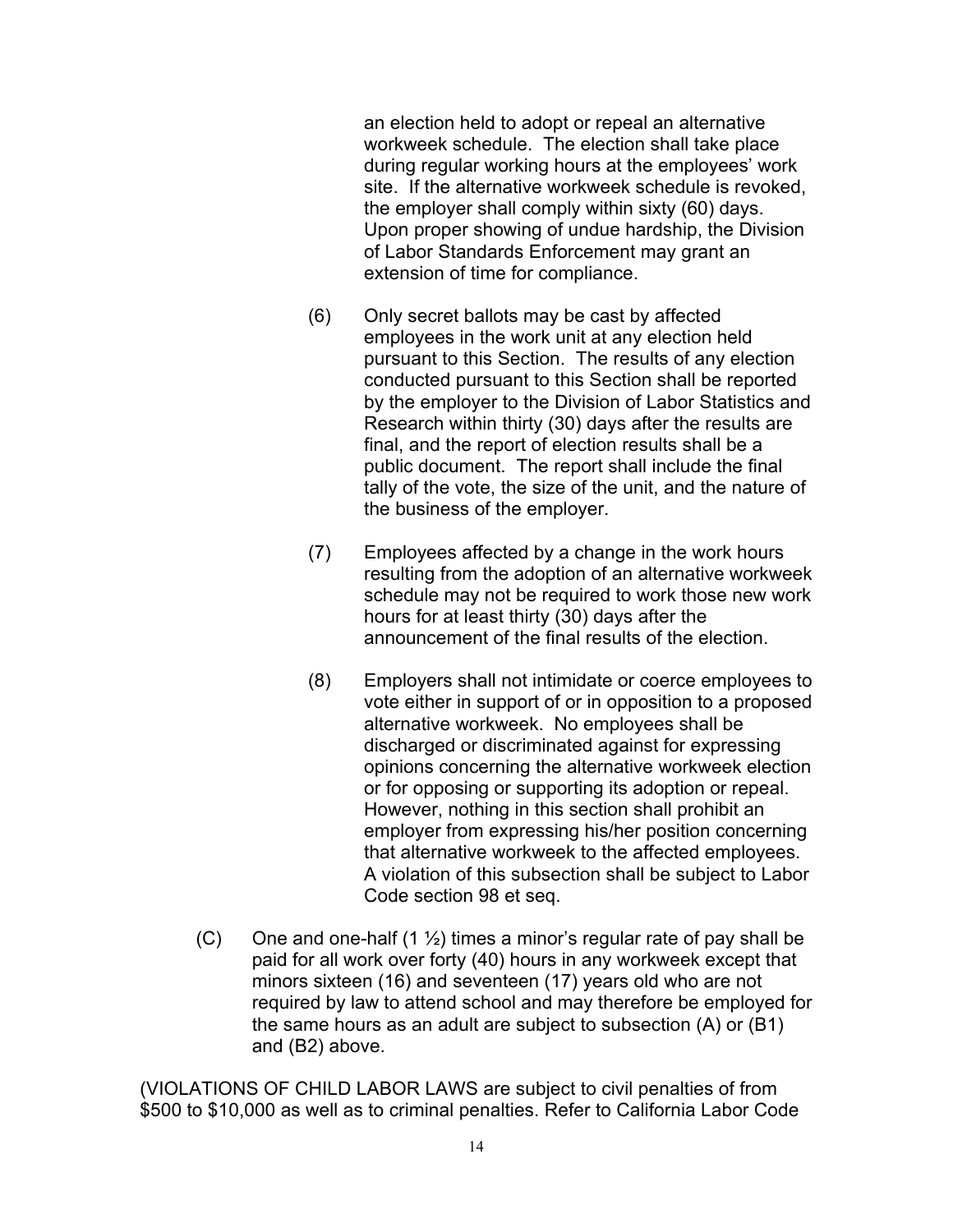sections 1285 to 1312 and 1390 to 1399 for additional restrictions on the employment of minors and for descriptions of criminal and civil penalties for violation of the child labor laws. Employers should ask school districts about any required work permits.)

- (D) An employee may be employed on seven (7) workdays in one workweek when the total hours of employment during such workweek do not exceed thirty (30) and the total hours of employment in any one workday thereof do not exceed six (6).
- (E) If, during any workday an employer declares a work recess of onehalf (1/2) hour or more, other than a meal period, and the employer notifies the employees of the time to report back for work and permits them to leave the premises, such recess need not be treated as hours worked provided that there shall not be more than two (2) such recess periods within one shift and the total duration does not exceed two (2) hours. Work stoppages of less than onehalf (1/2) hour may not be deducted from hours worked.
- (F) If a meal period occurs on a shift beginning or ending at or between the hours of 10 p.m. and 6 a.m., facilities shall be available for securing hot food and drink or for heating food or drink, and a suitable sheltered place shall be provided in which to consume such food or drink.
- (G) The provisions of Labor Code  $\S$ § 551 and 552 regarding one (1) day's rest in seven (7) shall not be construed to prevent an accumulation of days of rest when the nature of the employment reasonably requires the employee to work seven (7) or more consecutive days; provided, however, that in each calendar month, the employee shall receive the equivalent of one (1) day's rest in seven (7).
- (H) The provisions of this section are not applicable to employees whose hours of service are regulated by
	- (1) The United States Department of Transportation Code of Federal Regulations, title 49, sections 395.1 to 395.13, Hours of Service of Drivers, or
	- (2) Title 13 of the California Code of Regulations, subchapter 6.5, section 1200 and the following sections, regulating hours of drivers.
- $(I)(1)$ Except as provided in subsection  $(A)(1)$  and subsections  $(C)$ and (F), this section shall not apply to any employee covered by a valid collective bargaining agreement if the agreement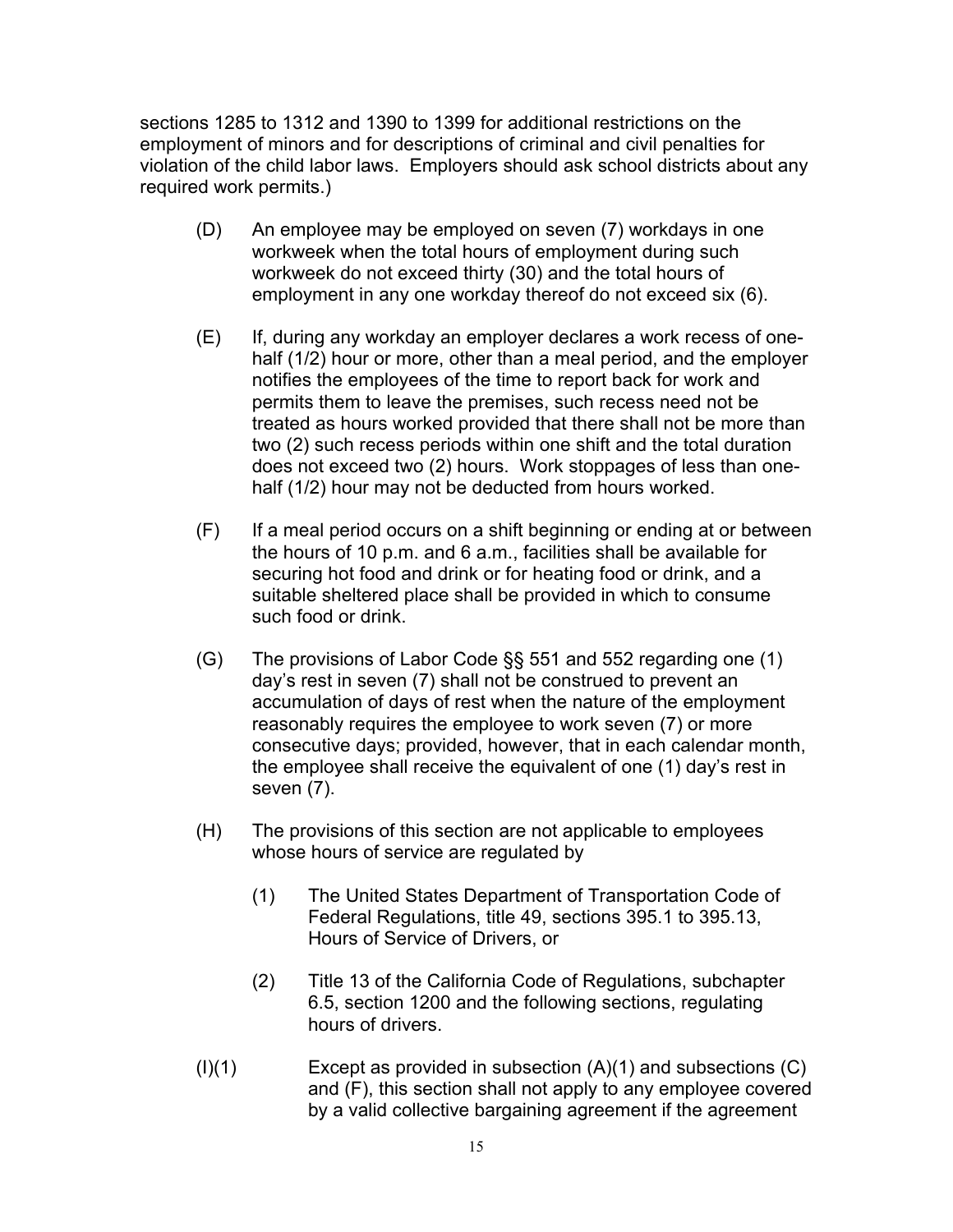expressly provides for the wages, hours of work, and working conditions of the employees, and if the agreement provides premium wage rates for all overtime hours worked and a regular hourly rate of pay for those employees of not less than thirty (30) percent more than the state minimum wage.

- (2) Notwithstanding Section  $(I)(1)$  above, where the employer and a labor organization representing employees of the employer have entered into a valid collective bargaining agreement pertaining to the hours of work of the employees, the requirement regarding the equivalent of one (1) day's rest in seven (7) (see Section (G) above) shall apply, unless the agreement expressly provides otherwise.
- (J) If an employer approves a written request of an employee to makeup work time that is or would be lost as a result of a personal obligation of the employee, the hours of that make-up work time, if performed in the same workweek in which the work time was lost, may not be counted toward computing the total number of hours worked in a day for purposes of the overtime requirements, except for hours in excess of eleven (11) hours of work in one (1) day or forty (40) hours of work in one (1) workweek. If an employee knows in advance that he or she will be requesting make-up time for a personal obligation that will recur at a fixed time over a succession of weeks, the employee may request to make-up work time for up to four (4) weeks in advance; provided, however, that the make-up work must be performed in the same week that the work time was lost. An employee shall provide a signed written request for each occasion that the employee makes a request to make-up work time pursuant to this Section. While an employer may inform an employee of this make-up time option, the employer is prohibited from encouraging or otherwise soliciting an employee to request the employer's approval to take personal time off and make-up the work hours within the same workweek pursuant to this Section.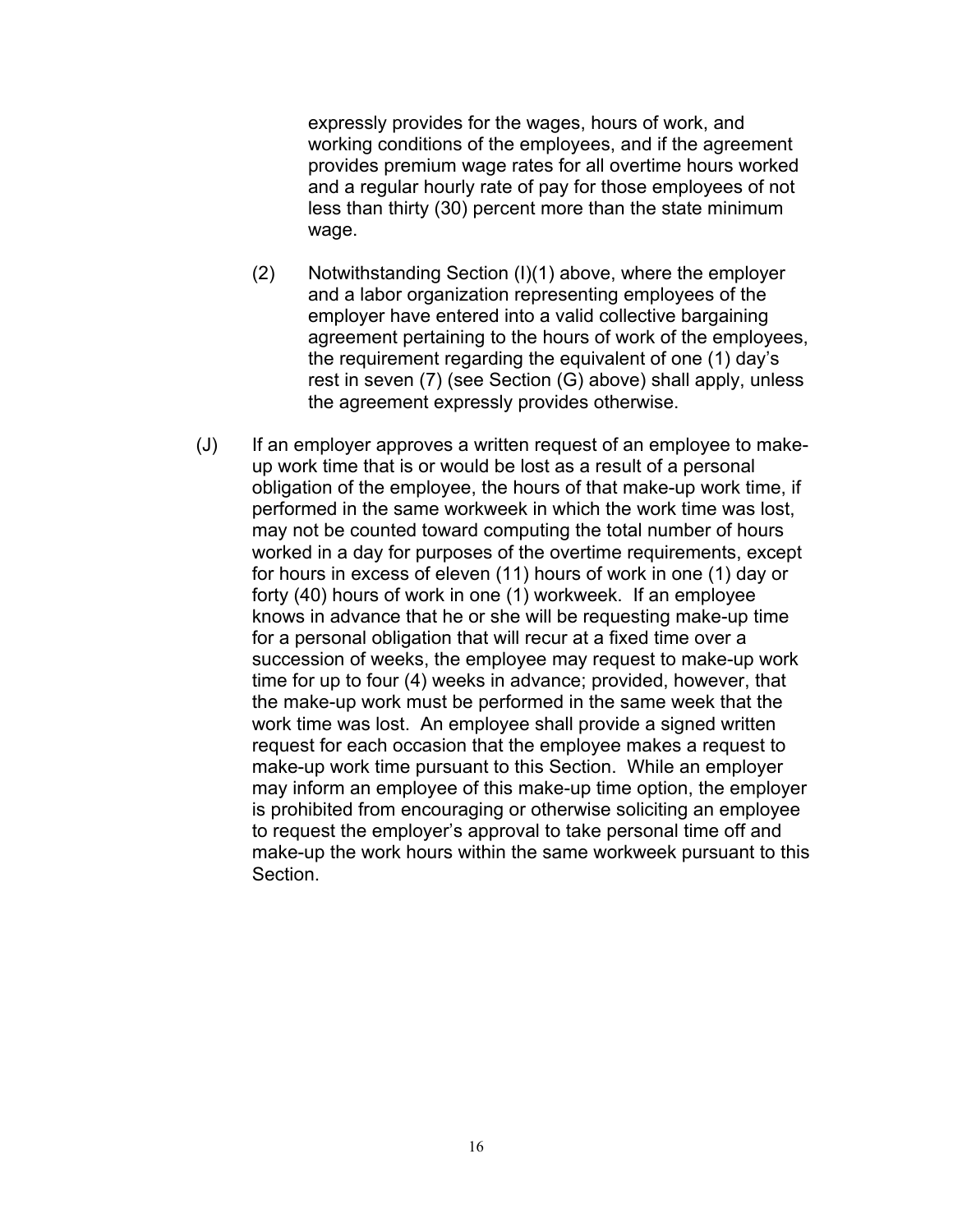### **4. Minimum Wages.**

- (A) Every employer shall pay to each employee wages not less than four dollars and seventy-five cents (\$4.75) per hour for all hours worked, effective October 1, 1996; not less than five dollars (\$5.00) per hour for all hours worked, effective March 1, 1997; not less than five dollars and fifteen cents (\$5.15) per hour for all hours worked, effective September 1, 1997; and not less than five dollars and seventy-five cents (\$5.75) per hour for all hours worked, effective March 1, 1998, except:
	- (1) LEARNERS. Employees 18 years of age or over, during their first one hundred and sixty (160) hours of employment in occupations in which they have no previous similar or related experience, may be paid not less than eighty-five percent (85%) of the minimum wage rounded to the nearest nickel.
	- (2) MINORS may be paid not less than eighty-five percent (85%) of the minimum wage rounded to the nearest nickel provided that the number of minors employed at said lesser rate shall not exceed twenty-five percent (25%) of the persons regularly employed in the establishment. An employer of less than ten (10) persons may employ three (3) minors at said lesser rate. The twenty-five percent (25%) limitation on the employment of minors shall not apply during school vacations.

**NOTE:** Under certain conditions, the full minimum wage may be required for minors. See Labor Code Section 1391.2 (b).

- $(B)$ Every employer shall pay to each employee, on the established payday for the period involved, not less than the applicable minimum wage for all hours worked in the payroll period, whether the remuneration is measured by time, piece, commission, or otherwise.
- $(C)$ When an employee works a split shift, one hour's pay at the minimum wage shall be paid in addition to the minimum wage for that workday, except when the employee resides at the place of employment.
- $(D)$ The provisions of this section shall not apply to apprentices regularly indentured under the State Division of Apprenticeship Standards.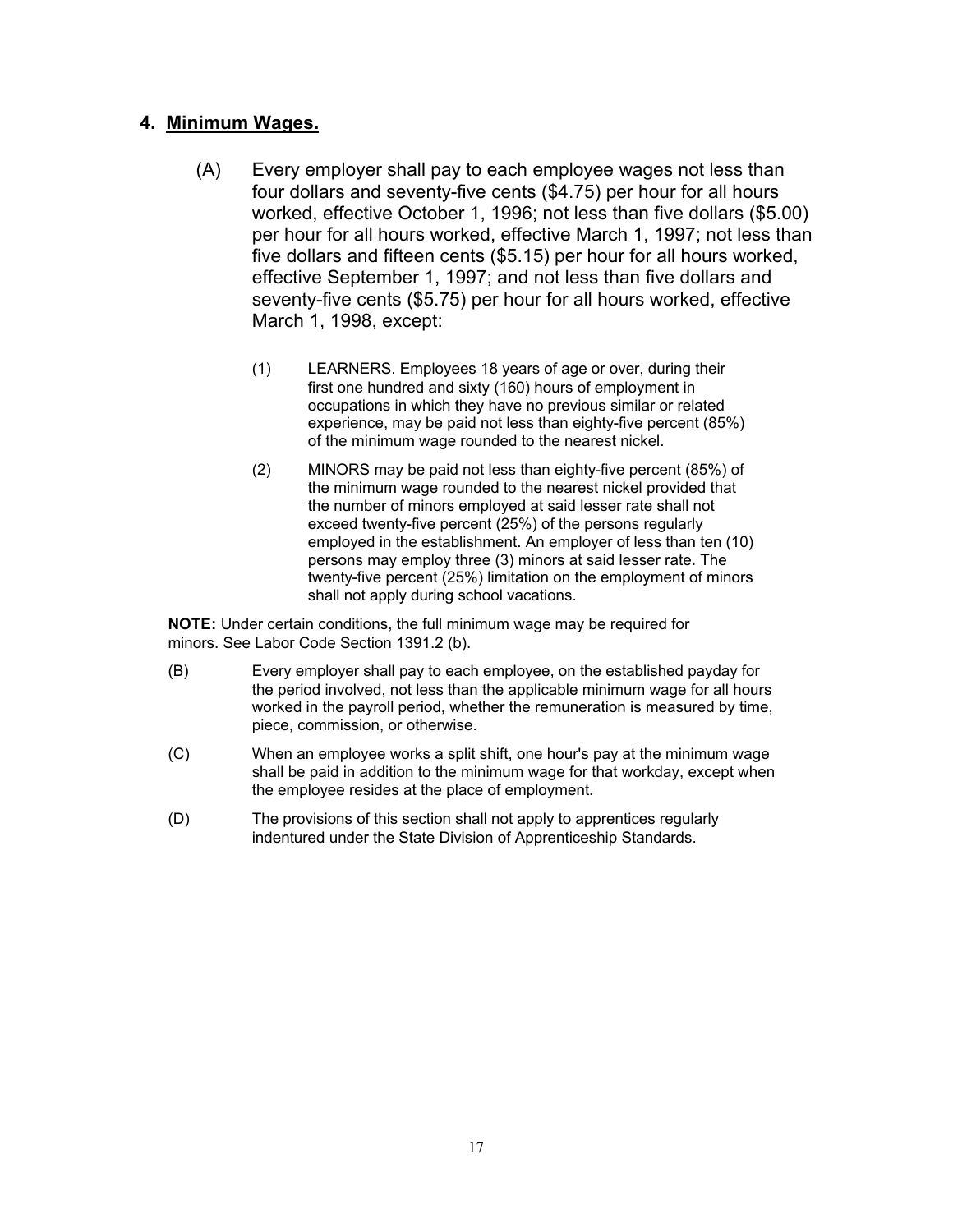### **5. Reporting Time Pay.**

- $(A)$ Each workday an employee is required to report for work and does report, but is not put to work or is furnished less than half said employee's usual or scheduled day's work, the employee shall be paid for half the usual or scheduled day's work, but in no event for less than two (2) hours nor more than four (4) hours, at the employee's regular rate of pay, which shall not be less than the minimum wage.
- $(B)$ If an employee is required to report for work a second time in any one workday and is furnished less than two hours of work on the second reporting, said employee shall be paid for two hours at the employee's regular rate of pay, which shall not be less than the minimum wage.
- $(C)$ The foregoing reporting time pay provisions are not applicable when:
	- (1) Operations cannot commence or continue due to threats to employees or property; or when recommended by civil authorities; or
	- (2) Public utilities fail to supply electricity, water, or gas, or there is a failure in the public utilities, or sewer system; or
	- (3) The interruption of work is caused by an Act of God or other cause not within the employer's control.
- $(D)$  scheduled reporting time. This section shall not apply to an employee on paid standby status who is called to perform assigned work at a time other than the employee's

### **6. Licenses for Disabled Workers.**

A license may be issued by the Division authorizing employment of a person whose earning capacity is impaired by physical disability or mental deficiency at less than the minimum wage. Such licenses shall be granted only upon joint application of employer and employee and employee's representative if any.

A special license may be issued to a nonprofit organization such as a sheltered workshop or rehabilitation facility fixing special minimum rates to enable the employment of such persons without requiring individual licenses of such employees.

All such licenses and special licenses shall be renewed on a yearly basis or more frequently at the discretion of the Division. (See California Labor Code, Sections 1191 and 1191.5.)

### **7. Records.**

- $(A)$ Every employer shall keep accurate information with respect to each employee including the following:
	- (1) Full name, home address, occupation and social security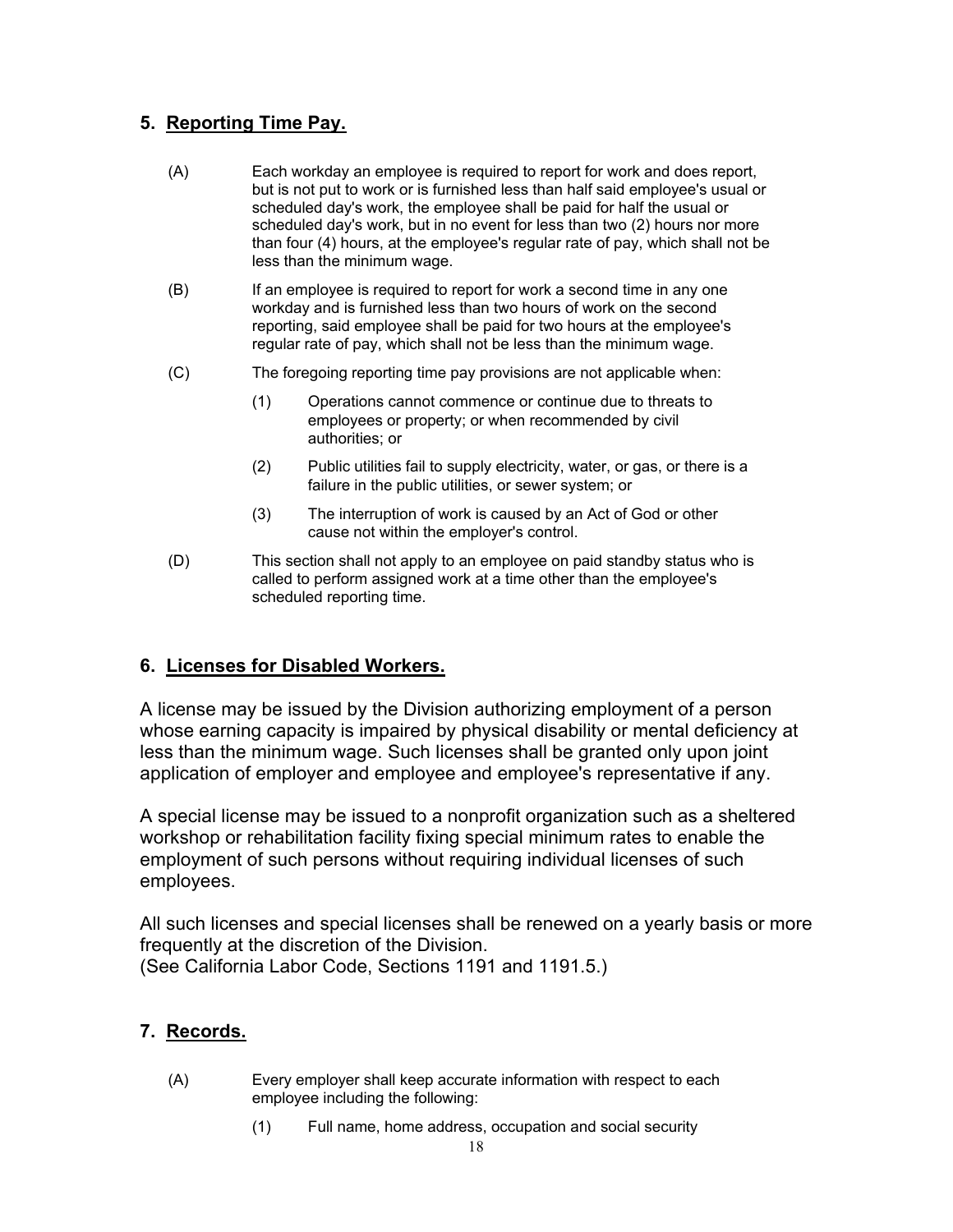number.

- (2) Birth date, if under 18 years, and designation as a minor.
- (3) Time records showing when the employee begins and ends each work period. Meal periods, split shift intervals and total daily hours worked shall also be recorded. Meal periods during which operations cease and authorized rest periods need not be recorded.
- (4) Total wages paid each payroll period, including value of board, lodging, or other compensation actually furnished to the employee.
- (5) Total hours worked in the payroll period and applicable rates of pay. This information shall be made readily available to the employee upon reasonable request.
- (6) When a piece rate or incentive plan is in operation, piece rates or an explanation of the incentive plan formula shall be provided to employees. An accurate production record shall be maintained by the employer.
- (B) Every employer shall semimonthly or at the time of each payment of wages furnish each employee, either as a detachable part of the check, draft, or voucher paying the employee's wages, or separately, an itemized statement in writing showing: (1) all deductions; (2) the inclusive dates of the period for which the employee is paid; (3) the name of the employee or the employee's social security number; and (4) the name of the employer, provided all deductions made on written orders of the employee may be aggregated and shown as one item.
- (C) All required records shall be in the English language and in ink or other indelible form, properly dated, showing month, day and year, and shall be kept on file by the employer for at least three years at the place of employment or at a central location within the State of California. An employee's records shall be available for inspection by the employee upon reasonable request.
- (D) Clocks shall be provided in all major work areas or within reasonable distance thereto insofar as practicable.

### **8. Cash Shortage and Breakage.**

No employer shall make any deduction from the wage or require any reimbursement from an employee for any cash shortage, breakage, or loss of equipment, unless it can be shown that the shortage, breakage, or loss is caused by a dishonest or willful act, or by the gross negligence of the employee.

### **9. Uniforms and Equipment.**

 $(A)$ When uniforms are required by the employer to be worn by the employee as a condition of employment, such uniforms shall be provided and maintained by the employer. The term "uniform" includes wearing apparel and accessories of distinctive design or color.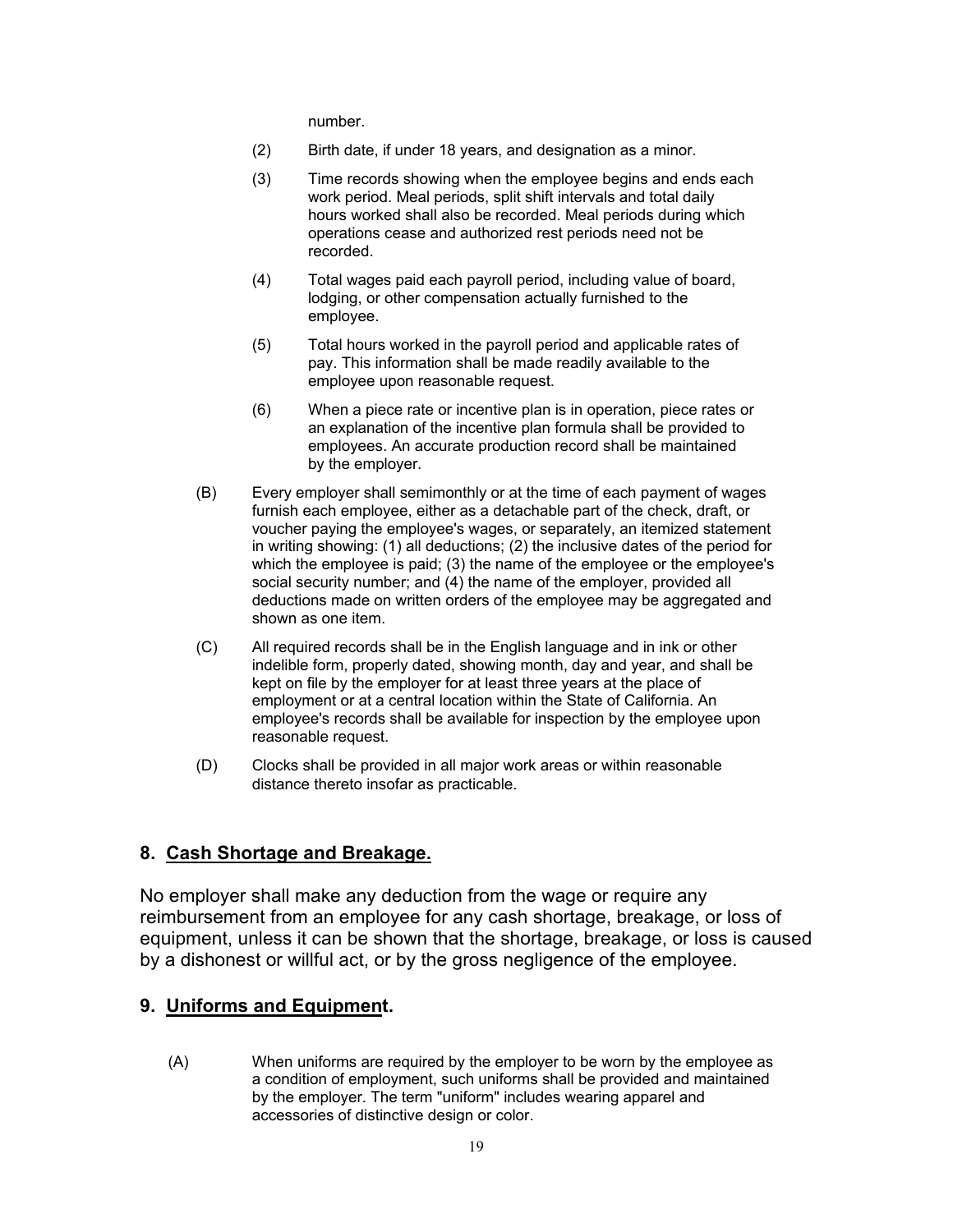**NOTE:** This section shall not apply to protective apparel regulated by the Occupational Safety and Health Standards Board.

 $(B)$ When tools or equipment are required by the employer or are necessary to the performance of a job, such tools and equipment shall be provided and maintained by the employer, except that an employee whose wages are at least two (2) times the minimum wage provided herein may be required to provide and maintain hand tools and equipment customarily required by the trade or craft. This subsection (B) shall not apply to apprentices regularly indentured under the State Division of Apprenticeship Standards.

**NOTE:** This section shall not apply to protective equipment and safety devices on tools regulated by the Occupational Safety and Health Standards Board.

 $(C)$ A reasonable deposit may be required as security for the return of the items furnished by the employer under provisions of subsections (A) and (B) of this section upon issuance of a receipt to the employee for such deposit. Such deposits shall be made pursuant to Section 400 and following of the Labor Code or an employer with the prior written authorization of the employee may deduct from the employee's last check the cost of an item furnished pursuant to (A) and (B) above in the event said item is not returned. No deduction shall be made at any time for normal wear and tear. All items furnished by the employer shall be returned by the employee upon completion of the job.

#### **10. Meals and Lodging.**

 $(A)$ "Meal" means an adequate, well-balanced serving of a variety of wholesome, nutritious foods.

> **"Lodging"** means living accommodations available to the employee for fulltime occupancy which are adequate, decent, and sanitary according to usual and customary standards. Employees shall not be required to share a bed.

 $(B)$ Meals or lodging may not be credited against the minimum wage without a voluntary written agreement between the employer and the employee. When credit for meals or lodging is used to meet part of the employer's minimum wage obligation, the amounts so credited may not be more than the following:

|                                                                                                                             | Effective          | Effective          |
|-----------------------------------------------------------------------------------------------------------------------------|--------------------|--------------------|
|                                                                                                                             | January 1, 1998    | March 1, 1998      |
| Lodging                                                                                                                     |                    |                    |
| Rooms occupied alone                                                                                                        | \$24.25 per week   | \$27.05 per week   |
| Room shared                                                                                                                 | \$20.00 per week   | \$22.30 per week   |
| Apartment-two thirds (2/3) of the ordinary<br>rental value, and in no event more<br>than                                    | \$290.80 per month | \$324.70 per month |
| Where a couple are both employed by the<br>employer, two-thirds (2/3) of the ordinary<br>rental value, and in no event more |                    |                    |
| than                                                                                                                        | \$430.20 per month | \$480.30 per month |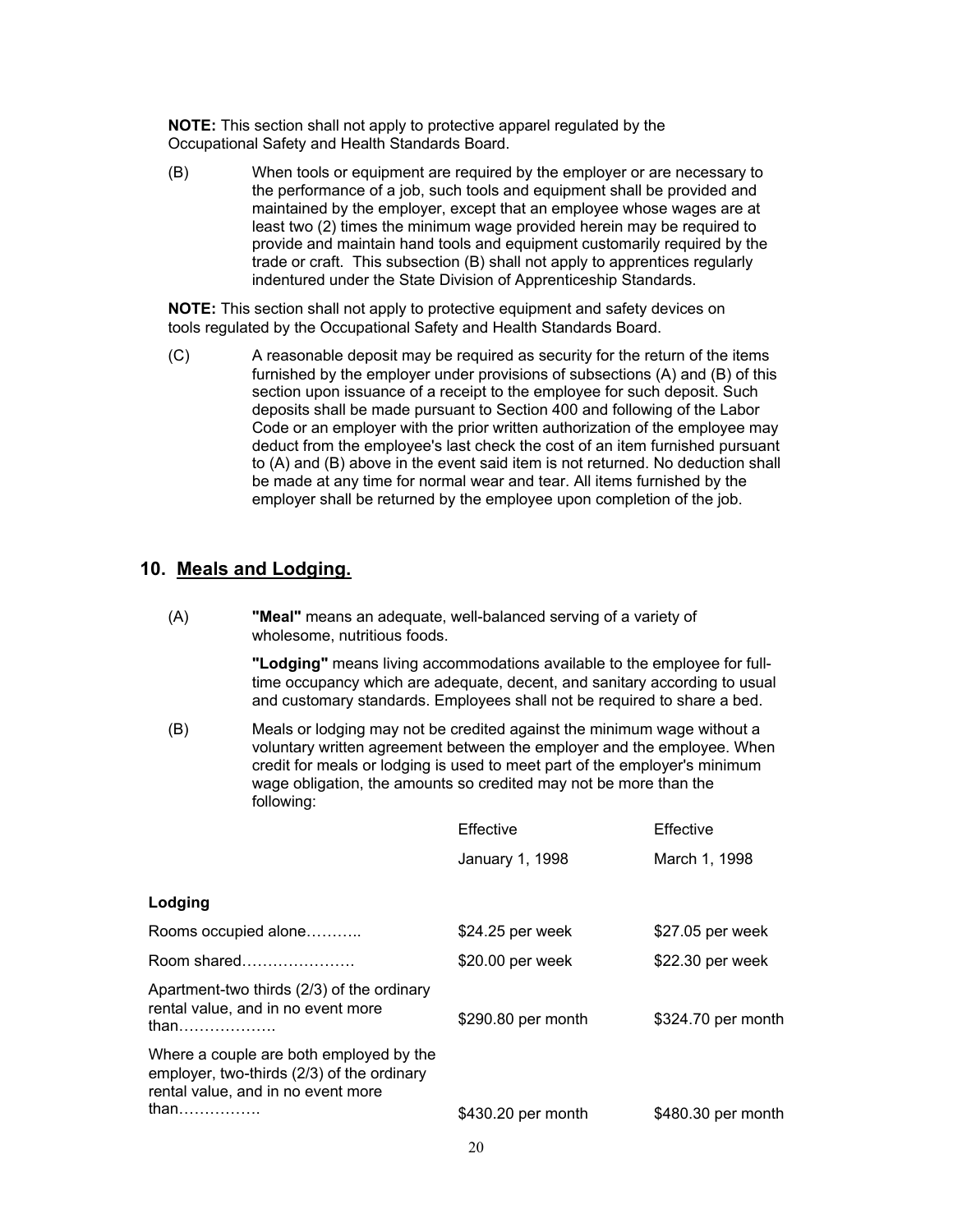**Meals:** 

| Breakfast | \$1.80 | \$2.05 |
|-----------|--------|--------|
| Lunch     | \$2.55 | \$2.85 |
| Dinner    | \$3.40 | \$3.80 |

- $(C)$ Meals evaluated as part of the minimum wage must be bona fide meals consistent with the employee's work shift. Deductions shall not be made for meals not received nor lodging not used.
- $(D)$ If, as a condition of employment, the employee must live at the place of employment or occupy quarters owned or under the control of the employer, then the employer may not charge rent in excess of the values listed herein.

#### **11 Meal Periods.**

- (A) No employer shall employ any person for a work period of more than five (5) hours without a meal period of not less than thirty (30) minutes, except that when a work period of not more than six (6) hours will complete the day's work the meal period may be waived by mutual consent of the employer and employee.
- (B )An employer may not employ an employee for a work period of more than ten (10) hours per day without providing the employee with a second meal period of not less than thirty (30) minutes, except that if the total hours worked is no more than twelve (12) hours, the second meal period may be waived by mutual consent of the employer and the employee only if the first meal period was not waived.
- (C) Unless the employee is relieved of all duty during a thirty (30) minute meal period, the meal period shall be considered an "on duty" meal period and counted as time worked. An "on duty" meal period shall be permitted only when the nature of the work prevents an employee from being relieved of all duty and when by written agreement between the parties an on-the-job paid meal period is agreed to. The written agreement shall state that the employee may, in writing, revoke the agreement at any time.
- (D) If an employer fails to provide an employee a meal period in accordance with the applicable provisions of this Order, the employer shall pay the employee one (1) hour of pay at the employee's regular rate of compensation for each work day that the meal period was not provided.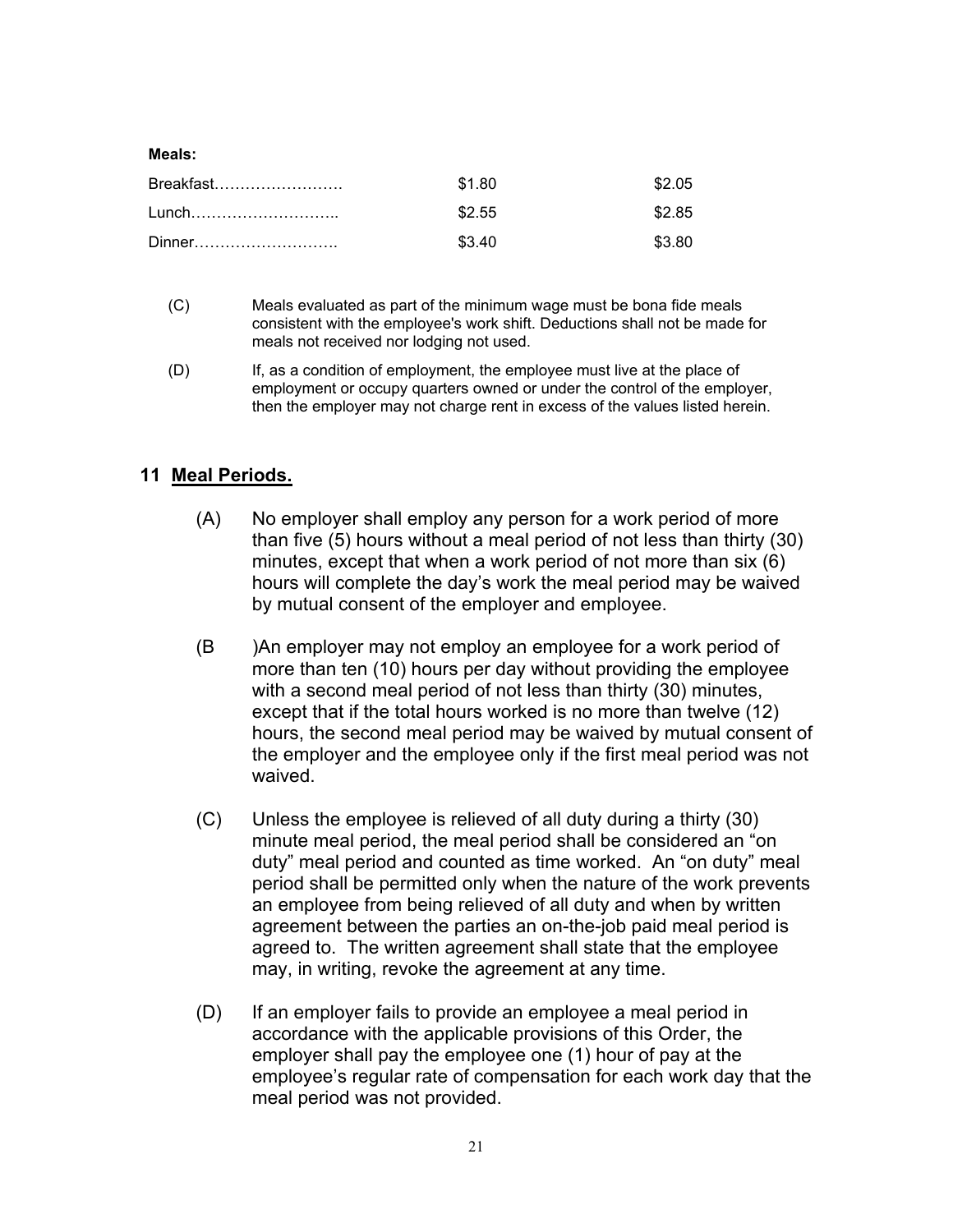(E) In all places of employment where employees are required to eat on the premises, a suitable place for that purpose shall be designated.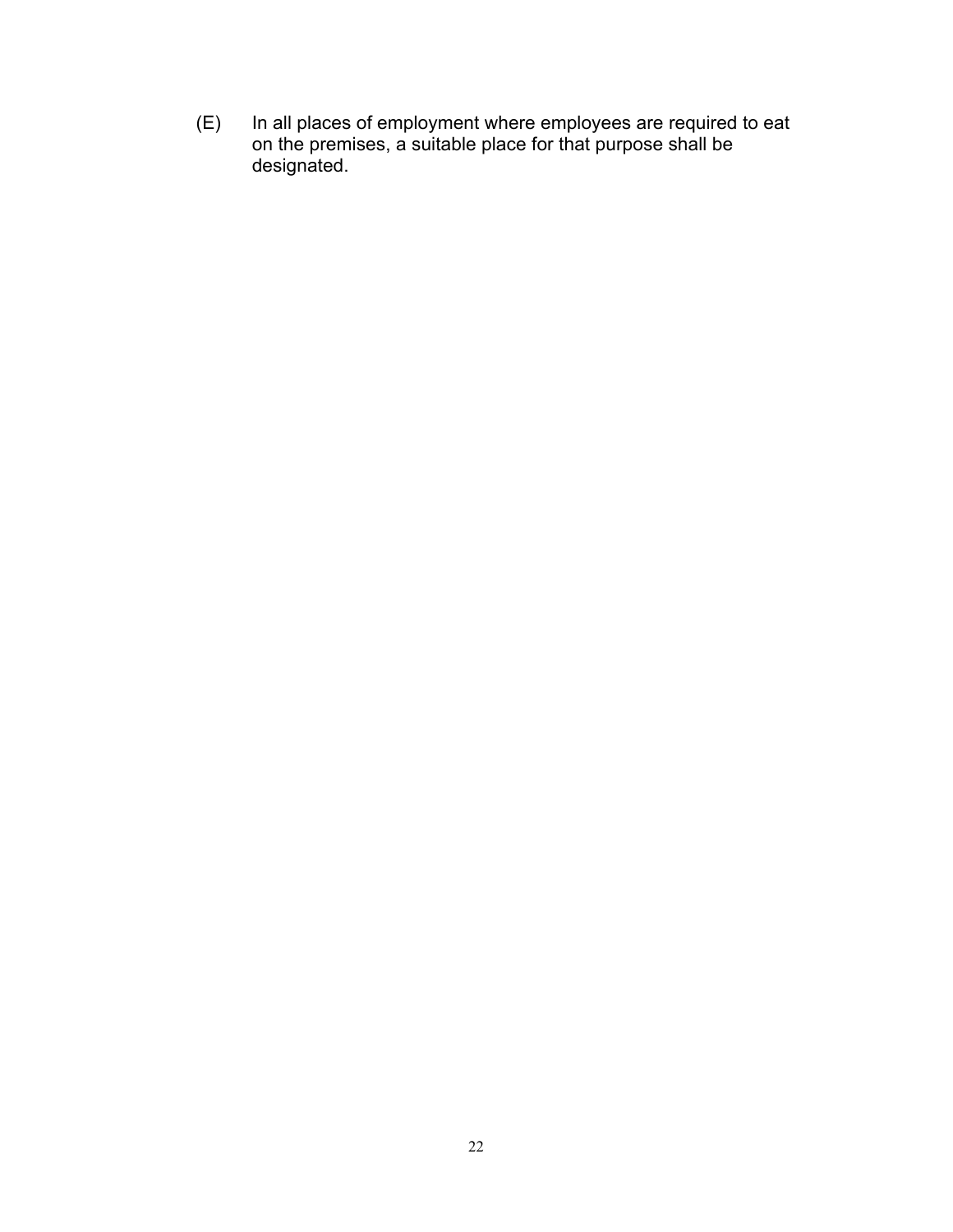### **12. Rest Periods.**

Every employer shall authorize and permit all employees to take rest periods, which insofar as practicable shall be in the middle of each work period. The authorized rest period time shall be based on the total hours worked daily at the rate of ten (10) minutes net rest time per four (4) hours or major fraction thereof.

However, a rest period need not be authorized for employees whose total daily work time is less than three and one-half  $(3 \frac{1}{2})$  hours. Authorized rest period time shall be counted as hours worked for which there shall be no deduction from wages.

If an employer fails to provide an employee a rest period in accordance with the applicable provisions of this Order, the employer shall pay the employee one (1) hour of pay at the employee's regular rate of compensation for each work day that the rest period is not provided.

### **13. Change Rooms and Resting Facilities.**

 $(A)$ Employers shall provide suitable lockers, closets, or equivalent for the safekeeping of employees' outer clothing during working hours, and when required, for their work clothing during non-working hours. When the occupation requires a change of clothing, change rooms or equivalent space shall be provided in order that employees may change their clothing in reasonable privacy and comfort. These rooms or spaces may be adjacent to but shall be separate from toilet rooms and shall be kept clean.

**NOTE:** This section shall not apply to change rooms and storage facilities regulated by the Occupational Safety and Health Standards Board.

 $(B)$ Suitable resting facilities shall be provided in an area separate from the toilet rooms and shall be available to employees during work hours.

### **14. Seats.**

- $(A)$ All working employees shall be provided with suitable seats when the nature of the work reasonably permits the use of seats.
- $(B)$ When employees are not engaged in the active duties of their employment and the nature of the work requires standing, an adequate number of suitable seats shall be placed in reasonable proximity to the work area and employees shall be permitted to use such seats when it does not interfere with the performance of their duties.

### **15. Temperature.**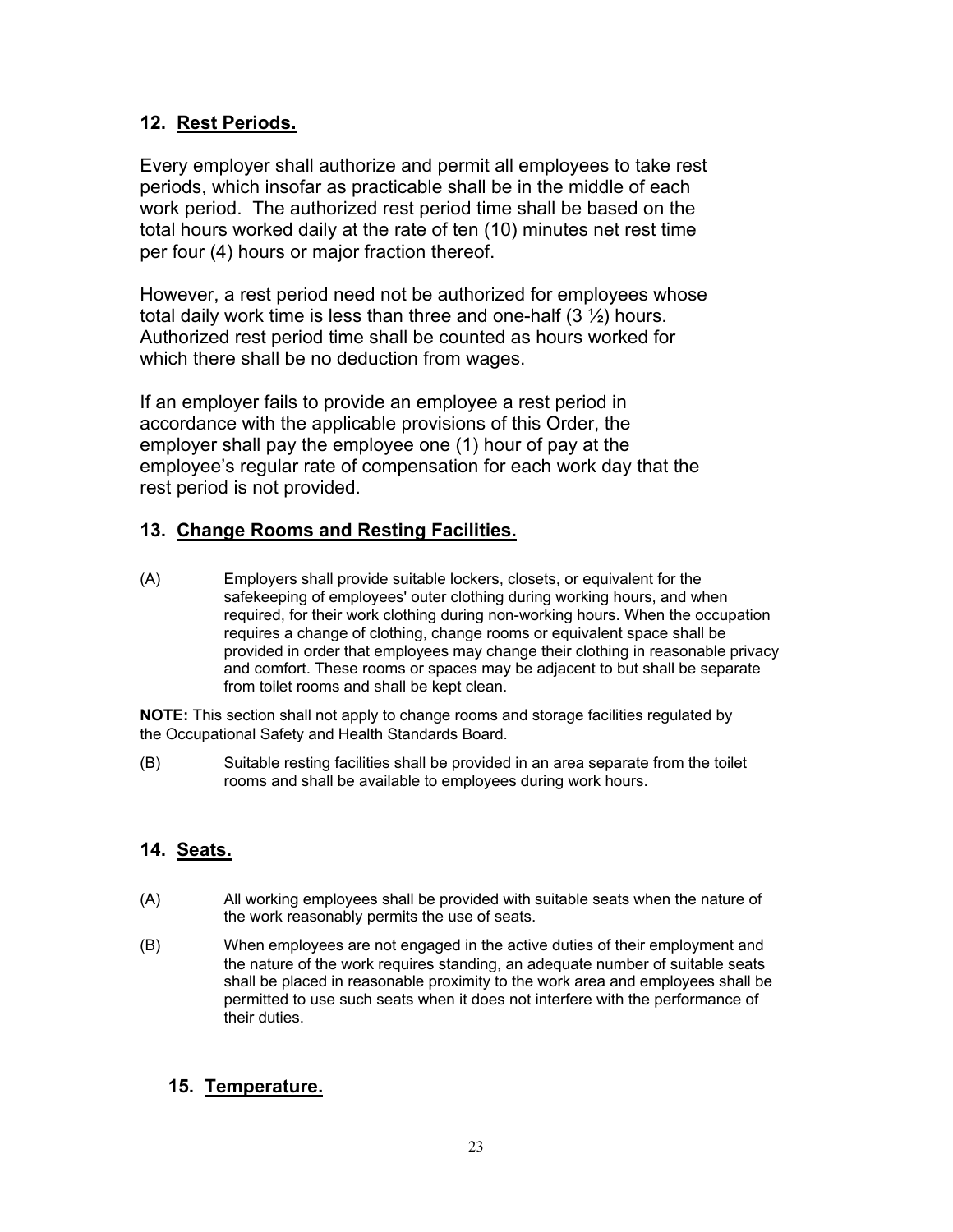- $(A)$ The temperature maintained in each work area shall provide reasonable comfort consistent with industry-wide standards for the nature of the process and the work performed.
- $(B)$ If excessive heat or humidity is created by the work process, the employer shall take all feasible means to reduce such excessive heat or humidity to a degree providing reasonable comfort. Where the nature of the employment requires a temperature of less than 60° F., a heated room shall be provided to which employees may retire for warmth, and such room shall be maintained at not less than 68°.
- $(C)$ A temperature of not less than 68° shall be maintained in the toilet rooms, resting rooms, and change rooms during hours of use.
- $(D)$ Federal and State energy guidelines shall prevail over any conflicting provision of this section.

### **16. Elevators.**

Adequate elevator, escalator or similar service consistent with industry-wide standards for the nature of the process and the work performed shall be provided when employees are employed four floors or more above or below ground level

### **17. Exemptions.**

If, in the opinion of the Division after due investigation, it is found that the enforcement of any provision contained in section 7, Records; section 12, Rest Periods; section 13, Change Rooms and Resting Facilities; section 14, Seats; section 15, Temperature; or section 16, Elevators, would not materially affect the welfare or comfort of employees and would work an undue hardship on the employer, exemption may be made at the discretion of the Division. Such exemptions shall be in writing to be effective and may be revoked after reasonable notice is given in writing. Application for exemption shall be made by the employer or by the employee and/or the employee's representative to the Division in writing. A copy of the application shall be posted at the place of employment at the time the application is filed with the Division.

### **18. Filing Reports.**

(See California Labor Code, Section 1174(a))

### **19. Inspections.**

(See California Labor Code, Section 1174)

### **20. Penalties.**

(See Labor Code, Section 1199)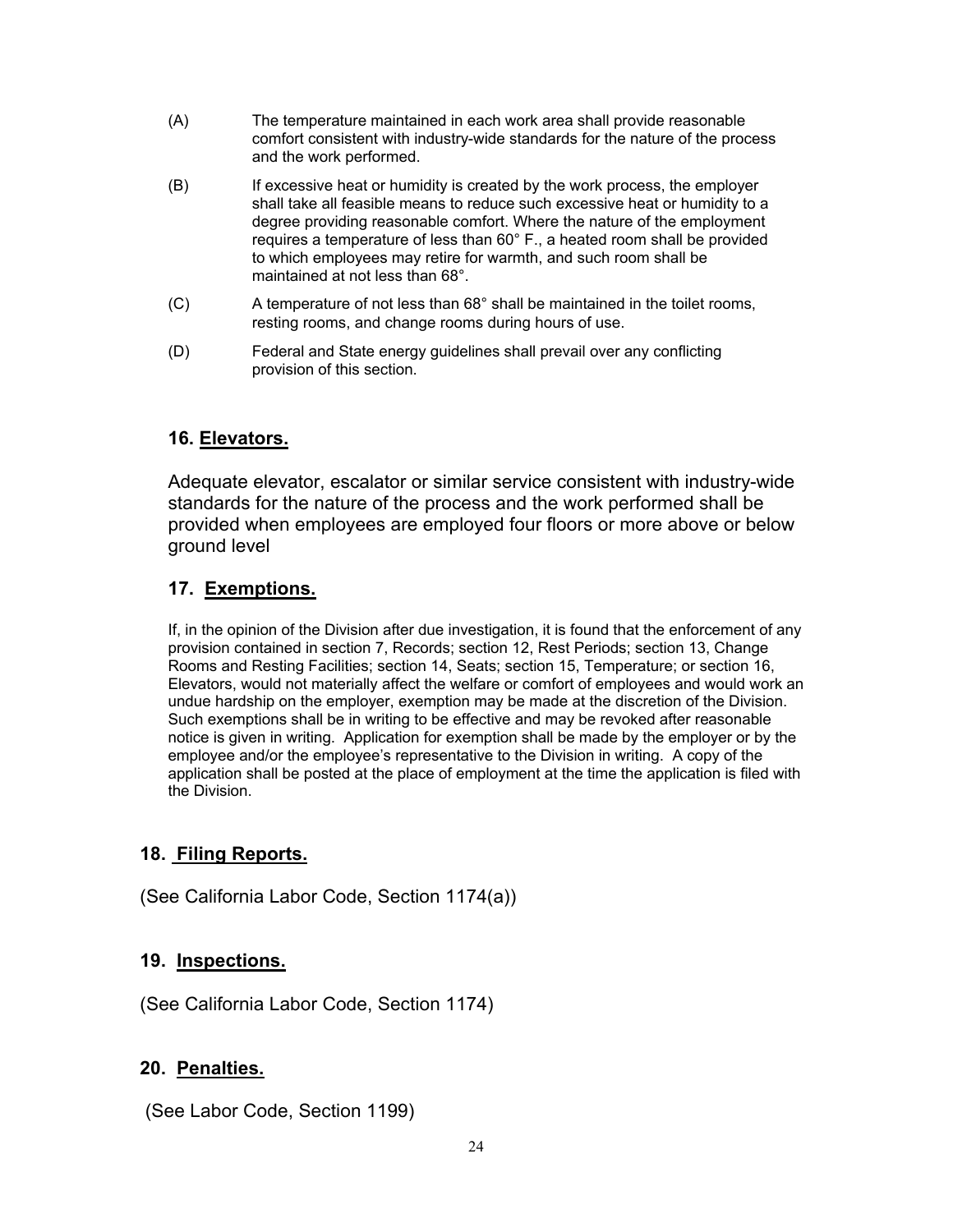In addition to any other civil penalties provided by law, any employer or any other person acting on behalf of the employer who violates, or causes to be violated, the provisions of this order, shall be subject to the civil penalty of:

(A) Initial Violation -- \$50.00 for each underpaid employee for each pay period during which the employee was underpaid in addition to the amount which is sufficient to recover unpaid wages.

## **21. Separability.**

If the application of any provision of this Order, or any section, subsection, subdivision, sentence, clause, phrase, word, or portion of this Order should be held invalid or unconstitutional or unauthorized or prohibited by statute, the remaining provisions thereof shall not be affected thereby, but shall continue to be given full force and effect as if the part so held invalid or unconstitutional had not been included herein.

### **22. Posting of Order.**

Every employer shall keep a copy of this Order posted in an area frequented by employees where it may be easily read during the work day. Where the location of work or other conditions make this impractical, every employer shall keep a copy of this Order and make it available to every employee upon request.

### **EXCERPTS FROM THE LABOR CODE**

**Section 98.6.** (a) No person shall discharge or in any manner discriminate against any employee because such employee has filed any bona fide complaint or claim or instituted or caused to be instituted any proceeding under or relating to his rights, which are under the jurisdiction of the Labor Commissioner, or has testified or is about to testify in any such proceeding or because of the exercise by such employee on behalf of himself or others of any rights afforded him.

(b) Any employee who is discharged, threatened with discharge, demoted, suspended, or in any other manner discriminated against in the terms and conditions of such employment because such employee has made a bona fide complaint or claim to the division pursuant to this part shall be entitled to reinstatement and reimbursement for lost wages and work benefits caused by such acts of the employer. Any employer who willfully refuses to hire, promote, or otherwise restore an employee or former employee who has been determined to be eligible for such rehiring or promotion by a grievance procedure, arbitration or hearing authorized by law, is guilty of a misdemeanor.

**Note:** Nothing in this act shall be construed to entitle an employee to reinstatement or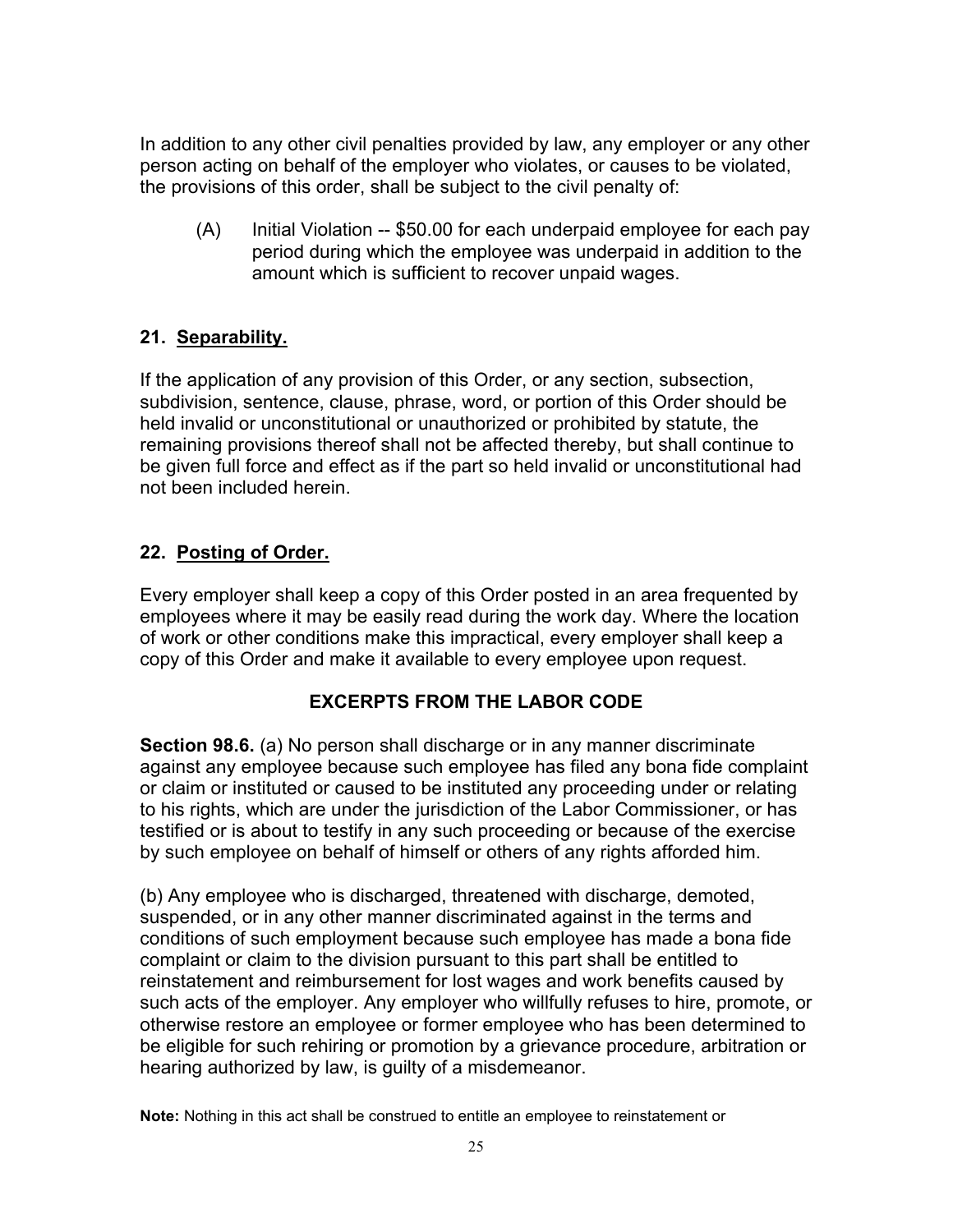reimbursement for lost wages or work benefits if such employee willfully misrepresents any facts to support a complaint or claim filed with the Labor Commissioner.

**Section 200.** As used in this article: (a) "Wages" includes all amounts for labor performed by employees of every description, whether the amount is fixed or ascertained by the standard of time, task, piece, commission basis, or other method of calculation.

**Section 201.** If an employer discharges an employee, the wages earned and unpaid at the time of discharge are due and payable immediately.

**Section 202.** If an employee not having a written contract for a definite period quits his employment, his wages shall become due and payable not later than 72 hours thereafter, unless the employee has given 72 hours previous notice of his intention to quit, in which case the employee is entitled to his wages at the time of quitting.

**Section 226.** (a) Every employer shall semimonthly, or at the time of each payment of wages, furnish each of his or her employees either as a detachable part of the check, draft, or voucher paying the employee's wages, or separately when wages are paid by personal check or cash, an itemized statement in writing showing: (1) gross wages earned; (2) total hours worked by each employee whose compensation is based on an hourly wage; (3) all deductions; provided, that all deductions made on written orders of the employee may be aggregated and shown as one item; (4) net wages earned; (5) the inclusive dates of the period for which the employee is paid; (6) the name of the employee and his or her social security number; and (7) the name and address of the legal entity which is the employer.

**Section 1174.** Every person employing labor in this state shall:

(a) Furnish to the commission, at its request, reports or information which the commission requires to carry out this chapter. Such reports and information shall be verified if required by the commission or any member thereof.

(b) Allow any member of the commission or the employees of the Division of Labor Standards Enforcement free access to the place of business or employment of such person to secure any information or make any investigation which they are authorized by this chapter to ascertain or make. The commission may inspect or make excerpts, relating to the employment of employees, from the books, reports, contracts, payrolls, documents, or papers of such person.

(c) Keep a record showing the names and addresses of all employees employed and the ages of all minors.

(d) Keep at a central location in the state or at the plants or establishments at which employees are employed, payroll records showing the hours worked daily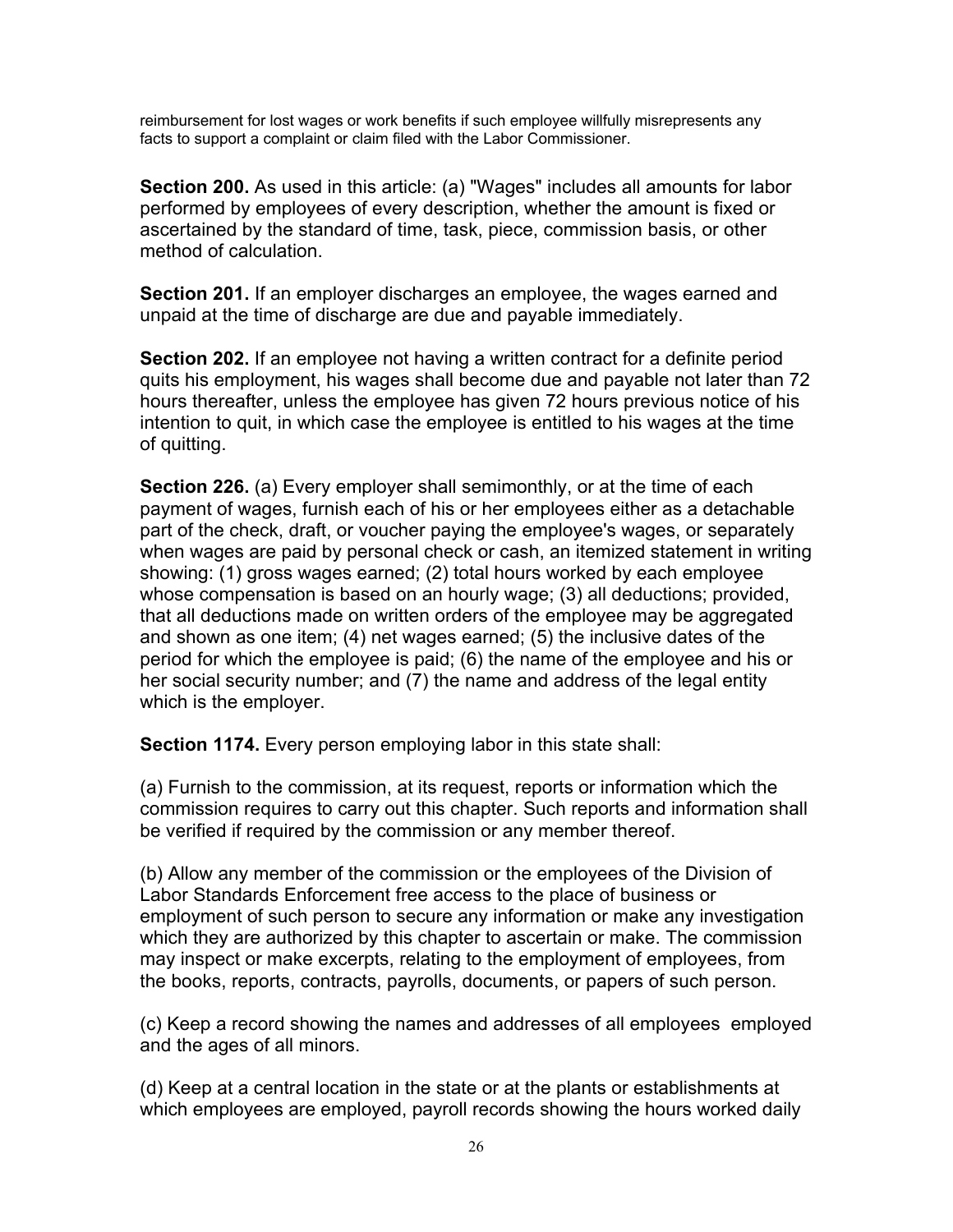by, and the wages paid to, employees employed at the respective plants or establishments, and which shall be kept in accordance with rules established for this purpose by the commission, but in any case shall be kept on file for not less than two years. (1937 ch. 90, 1945 ch.1431, 1972 ch. 1122, 1979 ch. 373, 1990 ch. 1379)

**Section 1191.** For any occupation in which a minimum wage has been established, the commission may issue to an employee who is mentally or physically handicapped, or both, a special license authorizing the employment of the licensee for a period not to exceed one year from date of issue, at a wage less than the legal minimum wage. The commission shall fix a special minimum wage for the licensee. Such license may be renewed on a yearly basis.

**Section 1191.5.** Notwithstanding the provisions of Section 1191, the commission may issue a special license to a nonprofit organization such as a sheltered workshop or rehabilitation facility to permit the employment of employees who have been determined by the commission to meet the requirements in Section 1191 without requiring individual licenses of such employees. The commission shall fix a special minimum wage for such employees. The special license for the nonprofit corporation shall be renewed on a yearly basis, or more frequently as determined by the commission.

**Section 1199.** Every employer or other person acting either individually or as an officer, agent, or employee of another person is guilty of a misdemeanor and is punishable by a fine of not less than one hundred dollars (\$100) or by imprisonment for not less than 30 days, or by both, who does any of the following:

(a) Requires or causes any employee to work for longer hours than those fixed, or under conditions of labor prohibited by an order of the commission.

(b) Pays or causes to be paid to any employee a wage less than the minimum fixed by an order of the commission.

(c) Violates or refuses or neglects to comply with any provision of this chapter or any order or ruling of the commission.

**Section 1391.2.** (a) Notwithstanding Sections 1391 and 1391.1, any minor under 18 years of age who has been graduated from a high school maintaining a fouryear course above the eighth grade of the elementary schools, or who has had an equal amount of education in a private school or by private tuition, or who has been awarded a certificate of proficiency pursuant to Section 48412 of the Education Code, may be employed for the same hours as an adult may be employed in performing the same work.

(b) Notwithstanding the provisions of the orders of the Industrial Welfare Commission, no employer shall pay any minor described in this section in his